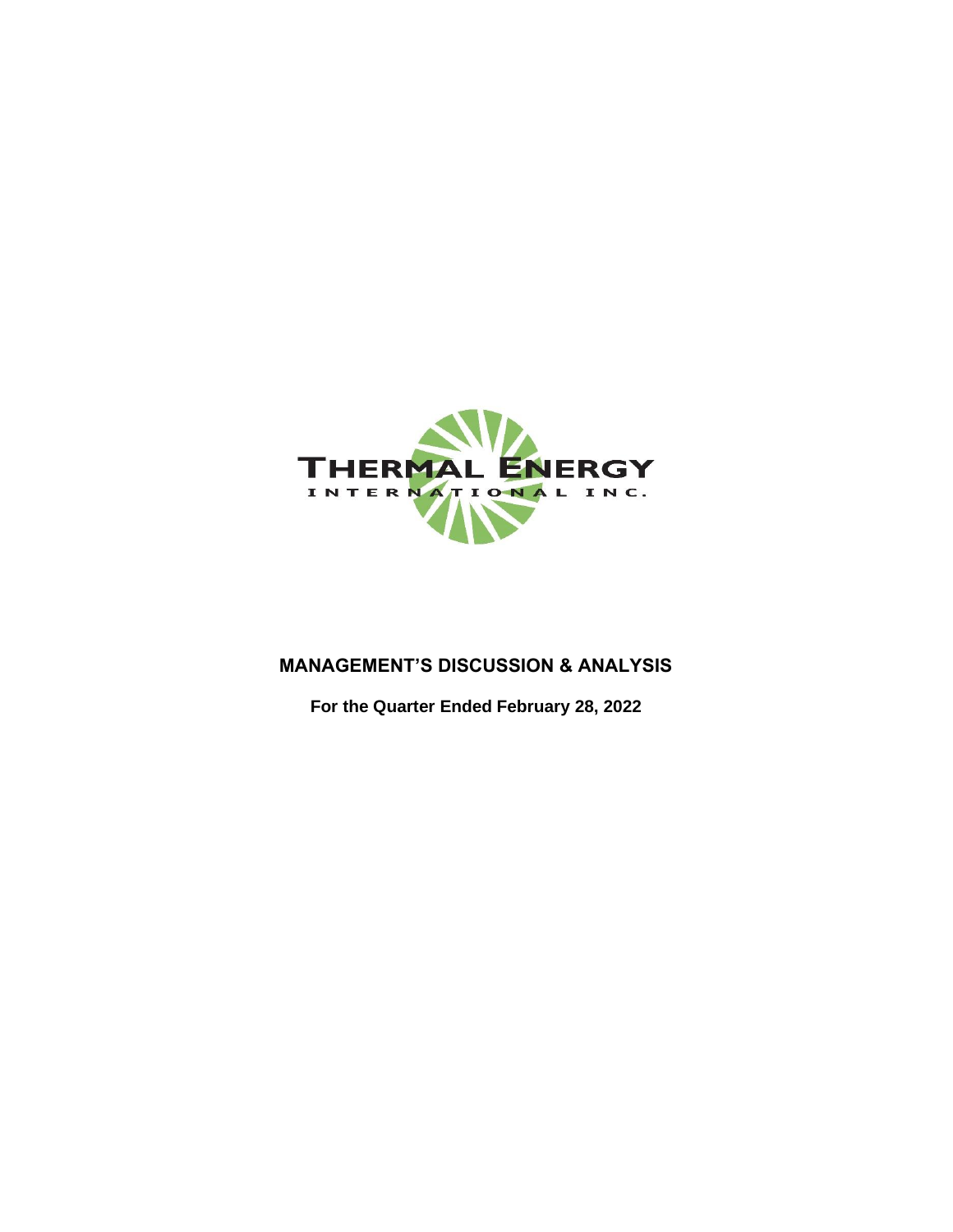# **Introduction**

This Management Discussion and Analysis (MD&A) explains the material changes in Thermal Energy International Inc.'s ("Thermal Energy" or the "Company") financial position and financial performance for the third quarter of Fiscal Year 2022, ended February 28, 2022 (or "Q3 2022"), and compares the Q3 2022 financial results to the previous quarter ended February 28, 2021 (or "Q3 2021"). The unaudited condensed consolidated interim financial statements and accompanying notes constitute an integral part of the discussion and should be read in conjunction with this MD&A. Unless otherwise indicated, all comparisons to the third quarter of FY 2022 are against the third quarter of FY 2021. Additional information relating to the Company is available on SEDAR at [www.sedar.com.](http://sedar.com/DisplayProfile.do?lang=EN&issuerType=03&issuerNo=00007994)

# **Currency**

All financial information in this report is stated in Canadian Dollars, which is both the presentation and functional currency of the Company. Approximately 44% of our operations, assets and liabilities are denominated in British Pound Sterling and 32% in US Dollar. As such, foreign currency fluctuations affect the reported values of individual lines on our statement of financial position and income statement. When the Canadian dollar strengthens, the reported values decrease, and the opposite occurs when the Canadian dollar weakens.

#### **Review and Approval by the Board of Directors**

The Board of Directors, on recommendation of the Audit Committee, approved the content of this MD&A on April 26, 2022. Disclosure contained in this document is current to April 26, 2022, unless otherwise stated.

#### **Forward-Looking Statements**

This MD&A may include statements that are forward-looking. These statements are not guarantees of future performance and are subject to risks and uncertainties that could cause actual results to differ materially from those in the forward-looking statements. We discuss the principal risks of our business in Section 9 of this MD&A. We cannot provide any assurance that forecasted financial or operational performance will actually be achieved. If it is achieved, we cannot provide assurance that it will result in an increase in our share price. See Section 10 entitled "Forward-Looking Information".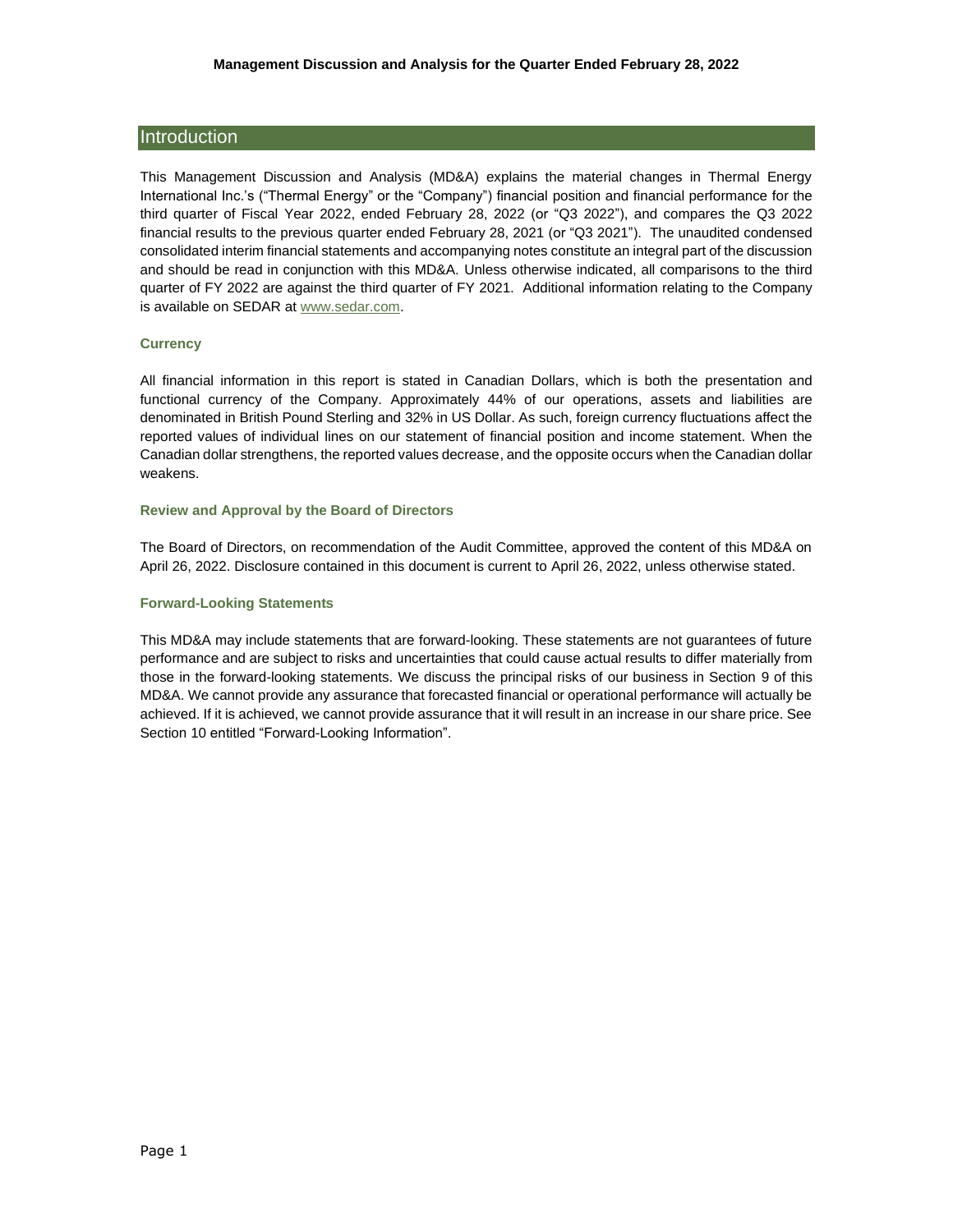# Table of Contents

|                |                                                                   | Page |
|----------------|-------------------------------------------------------------------|------|
| $\mathbf{1}$ . | <b>Our Business</b>                                               | 2    |
|                | 1.1<br><b>Company Overview</b>                                    | 2    |
|                | 1.2<br><b>Core Businesses</b>                                     | 3    |
|                | 1.3<br>Strategy                                                   | 3    |
| 2 <sub>1</sub> | <b>Performance Measures</b>                                       | 4    |
|                | <b>EBITDA</b><br>2.1                                              | 4    |
|                | $2.2\phantom{0}$<br>Order Backlog                                 | 4    |
| 3.             | Performance                                                       | 5    |
|                | Quarterly Financial Information (unaudited)<br>3.1                | 5    |
|                | 3.2<br><b>Summary of Third Quarter Results</b>                    | 6    |
|                | 3.3<br>Summary of Year-to-Date Results                            | 8    |
|                | 3.4<br><b>Liquidity and Capital Resources</b>                     | 10   |
|                | Segmentation Information<br>3.5                                   | 11   |
|                |                                                                   |      |
| $\overline{4}$ | <b>Related Party Transactions</b>                                 | 15   |
| 5.             | COVID-19 Update                                                   | 16   |
| 6.             | <b>Business Outlook</b>                                           | 17   |
| 7.             | Summary of Outstanding Shares and Dilutive Instruments            | 18   |
| 8.             | Critical Accounting Estimates and Changes in Accounting Standards | 18   |
| 9.             | Risk Factors and Risk Management                                  | 20   |
| 10.            | Forward-Looking Information                                       | 21   |
| 11.            | Management's Responsibility for Financial Reporting               | 22   |

# 1. Our Business

# **1.1 Company Overview**

Thermal Energy, established in 1991, is a global provider of proprietary and proven energy and water efficiency and emission reduction products and solutions to the industrial, commercial, and institutional markets. The Company is headquartered in Ottawa, Canada, with offices in the U.K., Italy, Germany, and U.S.

Thermal Energy engages clients through a unique mix of process, energy, environmental and financial expertise to save our customers money and improve their bottom lines by reducing their fuel use and carbon emissions. The Company's award-winning products have an excellent track record of longevity, proven reliability and performance and have been shown to provide: significant energy savings; improved water efficiency; reduced greenhouse gas emissions; lowered maintenance costs; improved product quality; and increased production efficiency. Thermal Energy's products are effective in a wide range of industries and applications.

More information on Thermal Energy can be found at [www.thermalenergy.com.](http://www.thermalenergy.com/) **GEMTM, FLU-ACE®, THERMALONOx™** and **DRY-REX™** are trademarks of Thermal Energy.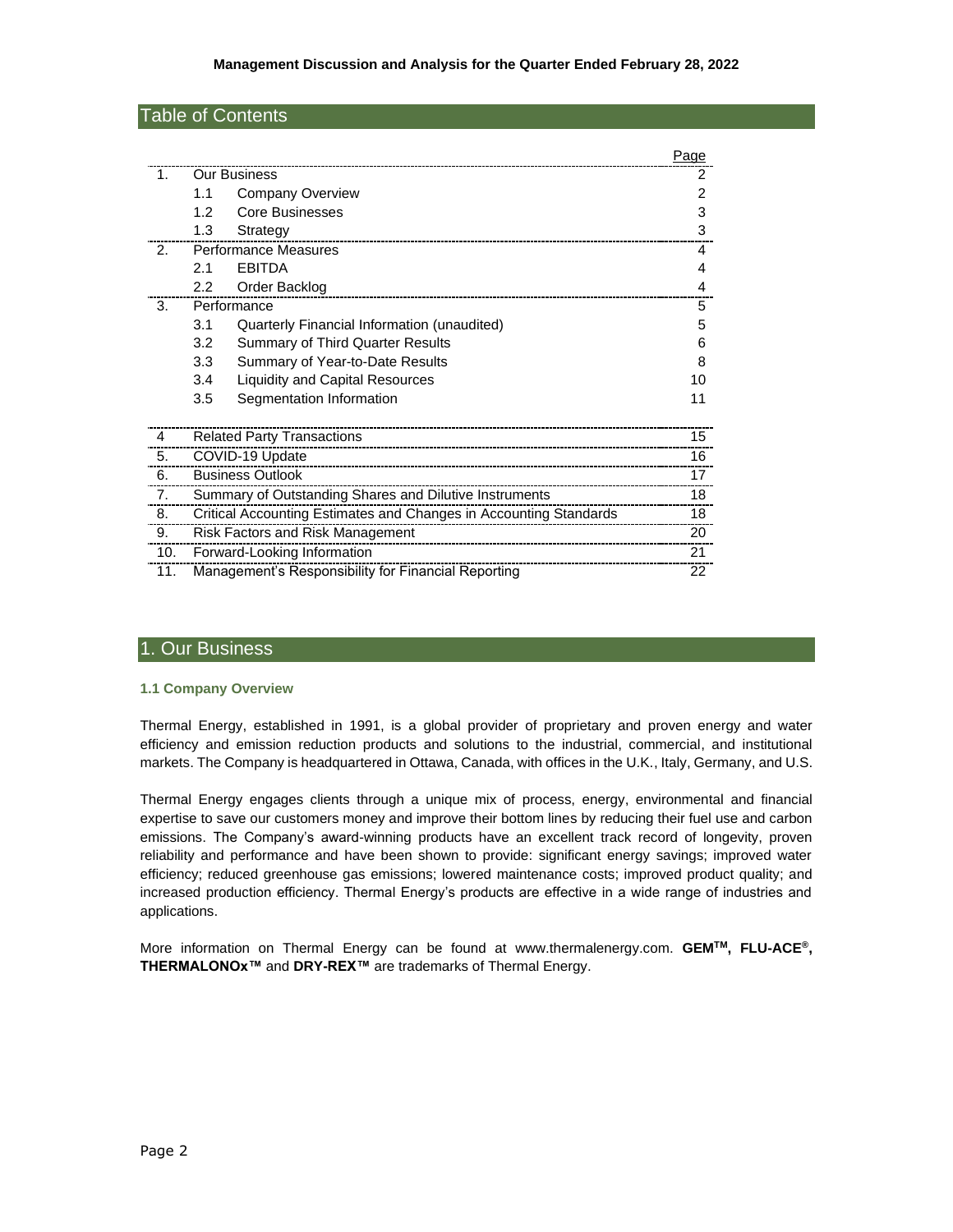# **1.2 Core Businesses**

The Company operates primarily in North America and Europe but also sells its products and services through representative agents throughout the rest of the world. The Company markets, sells, engineers, fabricates, constructs, installs and supports two technology lines – heat recovery solutions, including direct contact heat recovery solutions (e.g. **FLU-ACE®**), indirect contact heat recovery solutions (**HEATSPONGE** and **SIDEKICK**), and condensate return system solutions (**GEMTM** steam traps). The Company is also developing several other technology lines, including low temperature biomass drying systems (**DRY-REX™**).

In 2008, the Company acquired Gardner Energy Management Limited, which owns, manufactures and sells the GEM<sup>TM</sup> steam traps throughout the world. As part of this transaction, the Company also acquired the 67% share of GEMchem Ltd, a UK-based water treatment company providing services within the UK only. On June 29, 2018, the Company acquired Boilerroom Equipment Inc., a company based in the U.S., which owns, manufactures and sells HEATSPONGE and SIDEKICK indirect contact heat recovery units.

The Company has two primary operational bases of operation, one in Ottawa, Canada covering North America ("Thermal Energy Ottawa"), and the other in Bristol, United Kingdom, covering Europe and the rest of the world ("Thermal Energy Bristol"). Although Thermal Energy Ottawa is considered to be the center of excellence for heat recovery engineering and technical support, and Thermal Energy Bristol the center of excellence for GEMTM steam traps and condensate return systems engineering and technical support, continuous crosstraining means that both Ottawa and Bristol have expertise across both major product lines.

Although the Company markets its products throughout the world, most sales are from within North America and Europe where the Company has direct sales and engineering staff. While North American and European markets continue to be the Company's strategic focus, the Company also continues to look for new agents and distributors in other regions deemed to have potential.

#### **1.3 Strategy**

The Company's mission is to be a best-in-class provider of return on investment-driven thermal energy efficiency technology and solutions to the industrial, institutional, and commercial sectors, helping our clients around the world improve their bottom line, move towards sustainable operations and reduce their environmental and carbon footprint. The Company's products and services are best-in-class with world-wide application in a broad range of sectors.

The Company has representation in 28 countries around the world with a current focus on the key markets of North America and Europe. Thermal Energy's penetration in these markets remains low and therefore the Company plans to continue growing its sales and distribution capabilities in these markets, while at the same time, build its business in other energy-intensive markets around the world.

We have sold our proprietary and proven products to hundreds of companies and institutions, including approximately 50 large companies in the pharmaceutical, food and beverage, pulp and paper, chemical and petrochemical sectors.

With an established global sales and distribution network, the Company is looking to develop and/or acquire additional complementary products and services that can be distributed through its existing network.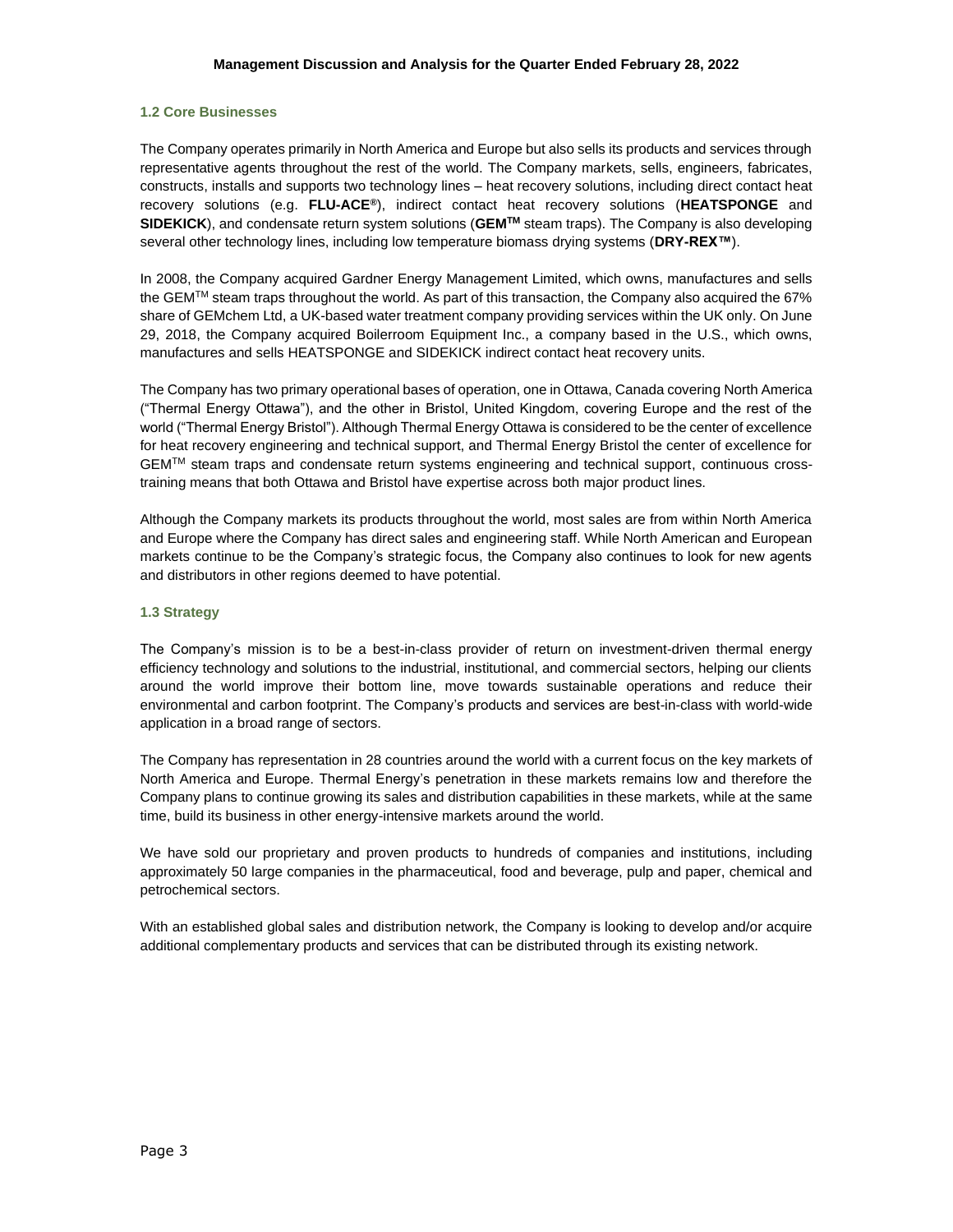# 2. Performance Measures

The Company believes the following performance measures provide useful information to both management and investors to better understand the financial performance and financial position of the Company.

# **2.1 EBITDA**

Management believes that EBITDA (earnings before interest, taxation, depreciation, amortization, impairment of intangible assets, and share-based compensation expense) is a useful performance measure as it approximates cash generated from operations, before tax, capital expenditures and changes in working capital, and excludes impairment of intangible assets. EBITDA also assists comparison among companies as it eliminates the differences in earnings due to how a company is financed. EBITDA does not have a standardized meaning prescribed by International Financial Reporting Standards ("IFRS") and therefore may not be comparable to similar measures presented by other companies. There is no direct comparable IFRS measure for EBITDA.

A reconciliation of net income (loss) to EBITDA is shown below:

|                                                              |                | Three months ended | Nine months ended |           |
|--------------------------------------------------------------|----------------|--------------------|-------------------|-----------|
|                                                              | <b>Feb 28.</b> | Feb 28.            | <b>Feb 28.</b>    | Feb 28.   |
|                                                              | 2022           | 2021               | 2022              | 2021      |
|                                                              |                |                    |                   |           |
| Total net (loss) income attributable to owners of the parent | (916, 577)     | (45, 393)          | (1,755,270)       | 298,872   |
| Total net income attributable to non-controlling interest    | 22,276         | 11,636             | 66.761            | 29,696    |
| Interest charge                                              | 83,155         | 65,233             | 246,288           | 235,982   |
| Taxation                                                     | (2,698)        | (10,272)           | (8,967)           | (38, 810) |
| Depreciation and amortization                                | 111,169        | 96,680             | 326,494           | 295,153   |
| Share based compensation                                     | 55.148         | 53,842             | 162,832           | 154,302   |
| <b>EBITDA</b>                                                | (647, 527)     | 171.726            | (961,862)         | 975.195   |

# **2.2 Order Backlog**

Order backlog is a useful performance measure that Management uses as an indicator of the short-term future revenue of our Company resulting from already recognized orders. The Company includes in "order backlog" any purchase orders that have been received by the Company but have not yet been reflected as revenue in the Company's published financial statements. It is important to note that once an order or partial order is recorded as revenue, the order backlog is reduced by the amount of the newly reported revenue. Order backlog does not have a standardized meaning prescribed by International Financial Reporting Standards and therefore may not be comparable to similar measures presented by other companies.

The Company's order backlog as at February 28, 2022 was approximately \$5.6 million. As at April 26, 2022, the Company had an order backlog of approximately \$6.5 million.

|                                          | 2020       | 2021       | 2022       |
|------------------------------------------|------------|------------|------------|
|                                          | \$ million | \$ million | \$ million |
| Order backlog as at February 29/28/28    | 3.4        | 6.1        | 5.6        |
| Order backlog as at April reporting date | 5.7        | 8.9        | 6.5        |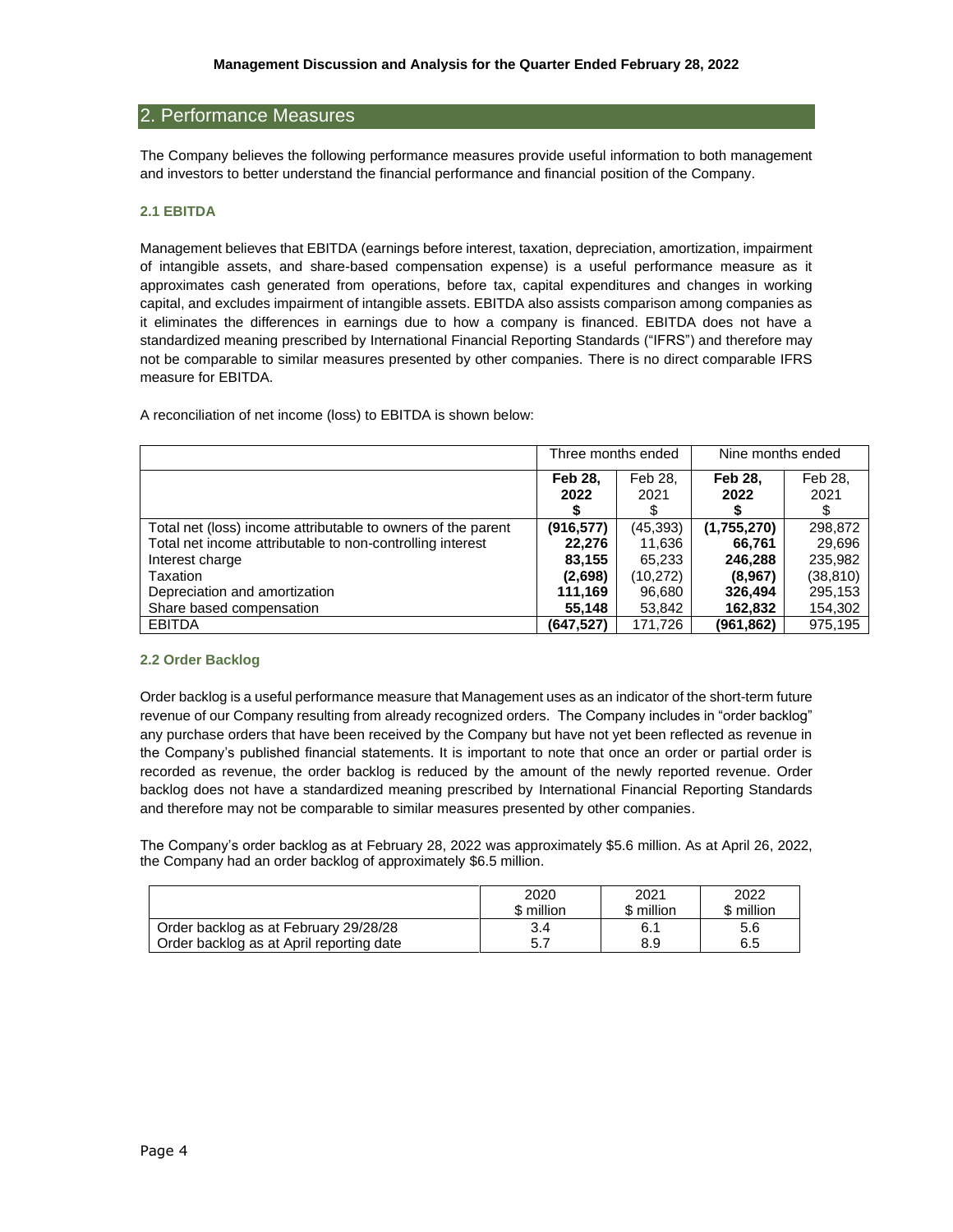# 3. Performance

# **3.1 Quarterly Financial Information (unaudited)**

For the most recent eight quarters ended:

| Quarter ended                     | 31-May-21  | 31-Aug-21  | 30-Nov-21 | 28-Feb-22  |
|-----------------------------------|------------|------------|-----------|------------|
|                                   | \$         |            | \$        |            |
| Revenue                           | 3,765,814  | 3,879,256  | 4,076,808 | 3.491.429  |
| <b>Gross Profit</b>               | 1,352,379  | 1,643,717  | 1,712,230 | 1,469,102  |
| Gross Profit Percentage           | 35.9%      | 42.4%      | 42.0%     | 42.1%      |
| EBITDA <sup>(1)</sup>             | (38, 846)  | 80,756     | (395,091) | (647, 527) |
| Total net loss                    | (105, 603) | (153, 880) | (640,328) | (894, 301) |
| Loss per share, basic and diluted | (0.001)    | (0.001)    | (0.004)   | (0.006)    |

| Quarter ended                              | 31-May-20   | 31-Aug-20  | 30-Nov-20 | 28-Feb-21 |
|--------------------------------------------|-------------|------------|-----------|-----------|
|                                            | \$          |            | \$        | S         |
| Revenue                                    | 2,790,664   | 2,827,862  | 5,019,682 | 3,735,968 |
| <b>Gross Profit</b>                        | 1,427,728   | 1,324,203  | 2,430,242 | 1,644,265 |
| Gross Profit Percentage                    | 51.2%       | 46.8%      | 48.4%     | 44%       |
| EBITDA <sup>(1)</sup>                      | 31.412      | 14.998     | 788.471   | 171,726   |
| Total net (loss) income                    | (2,953,186) | (218, 100) | 580.425   | (33, 757) |
| (Loss) income per share, basic and diluted | (0.019)     | (0.001)    | 0.004     | (0.000)   |

(1) EBITDA represents earnings before interest, taxation, depreciation, amortization, impairment of intangible assets, and share-based compensation expense.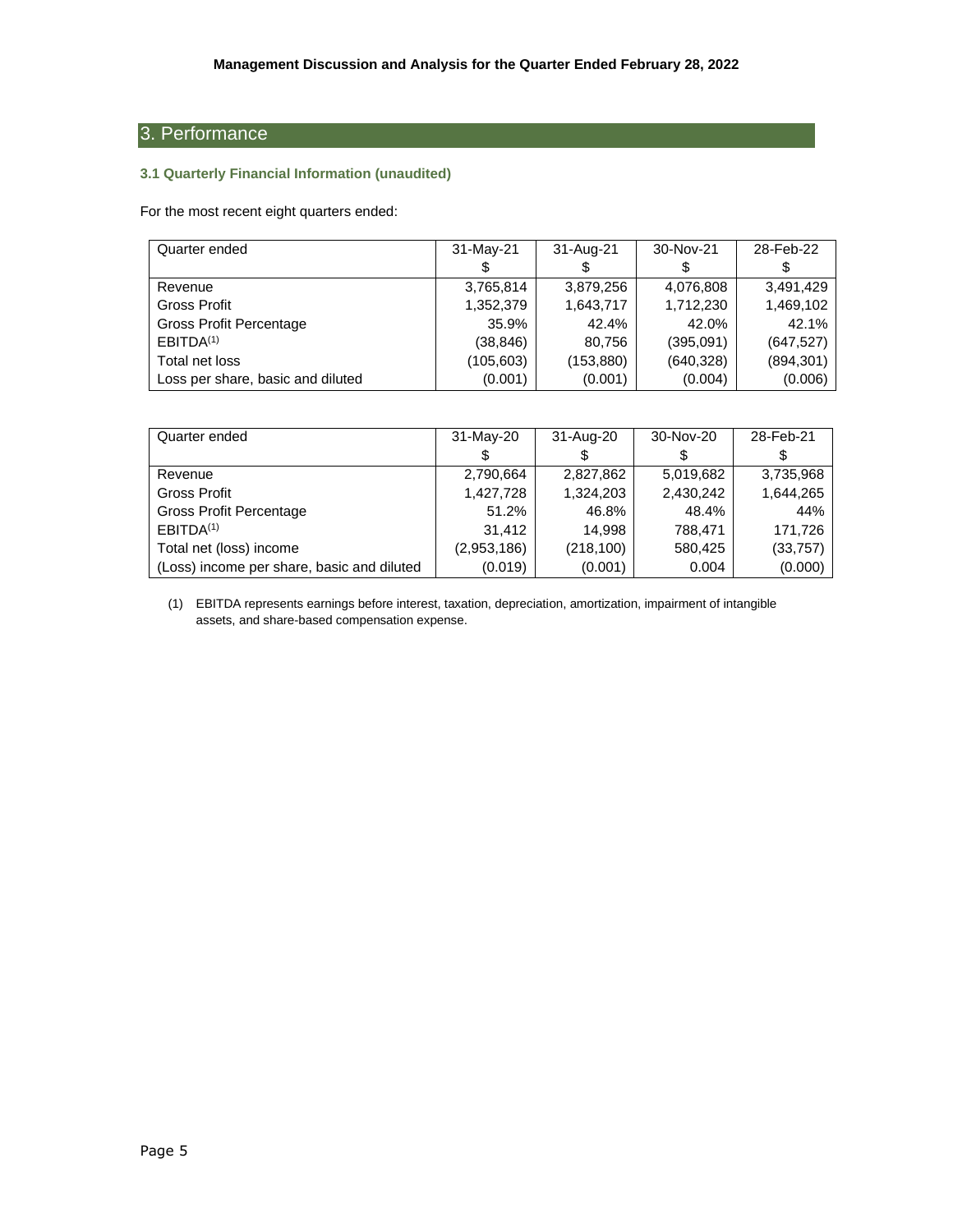|                                                                | Q3 2022     | Q3 2021     |
|----------------------------------------------------------------|-------------|-------------|
|                                                                | \$          | \$          |
| Revenue                                                        | 3,491,429   | 3,735,968   |
| Cost of sales                                                  | 2,022,327   | 2,091,703   |
| Gross profit                                                   | 1,469,102   | 1,644,265   |
| Expenses:                                                      |             |             |
| Administration, selling, marketing and business<br>development | 2,277,090   | 1,620,506   |
| Research and development                                       | 5,856       | 2,555       |
|                                                                | 2,282,946   | 1,623,061   |
| Operating (loss) income                                        | (813, 844)  | 21,204      |
| Finance costs                                                  | (83, 155)   | (65, 233)   |
| Loss before income taxes                                       | (896,999)   | (44, 029)   |
| Income taxes recovery                                          | 2,698       | 10,272      |
| Net loss for the period                                        | (894, 301)  | (33, 757)   |
| Exchange differences on translation of overseas operations     | 24,846      | 123,380     |
| Total comprehensive (loss) income for the period               | (869, 455)  | 89,623      |
| EBITDA for the quarter <sup>12</sup>                           | (647, 527)  | 171,726     |
| Order backlog as at February 28 3                              | 5.6 million | 6.1 million |
| Order backlog as at reporting date 3                           | 6.5 million | 8.9 million |
|                                                                |             |             |

#### **3.2 Summary of Third Quarter Results**

1. A reconciliation of net income (loss) to EBITDA is shown in section 2.1 Performance Measures - EBITDA.

2. EBITDA represents earnings before interest, taxation, depreciation, amortization, impairment of intangible assets, and share-based compensation expense.

3. Order backlog represents any purchase orders that have been received by the Company but have not yet been reflected as revenue in the Company's published financial statements.

# *Revenue and Gross Profit*

Revenues were \$3,491,429 in the third quarter ended February 28, 2022, representing a decrease of \$244,539, or 6.5%, compared to \$3,735,968 in the quarter ended February 28, 2021. The decrease of revenue in the third quarter of FY 2022 was mainly due to the decrease of revenues from heat recovery systems. The COVID-19 pandemic continues to cause delays on heat recovery projects in the third quarter. The shortage of labour has resulted in delays on heat recovery project execution because it was difficult for subcontractors to deliver installation work on time. While most of our customers are essential businesses and continue to operate, the pandemic also has impacts on many of them, including delays in making purchasing decisions on long-term heat recovery projects. As a result, orders received from heat recovery projects have been declining.

The gross profit of \$1,469,102 in the quarter ended February 28, 2022 represented a decrease of \$175,163, or 10.7%, from the \$1,644,265 in the quarter ended February 28, 2021. This decrease in gross profit was mainly due to the decrease in revenues from heat recovery systems. The decrease was also caused by decreased gross margin on heat recovery systems. Gross profit expressed as a percentage of sales was 42.1% in the third quarter of FY 2022 compared with 44% in the same quarter of FY 2021. For heat recovery projects, the cost on subcontractors' installation work continued increasing due to the shortage of labour, which decreased the gross margin on heat recovery projects.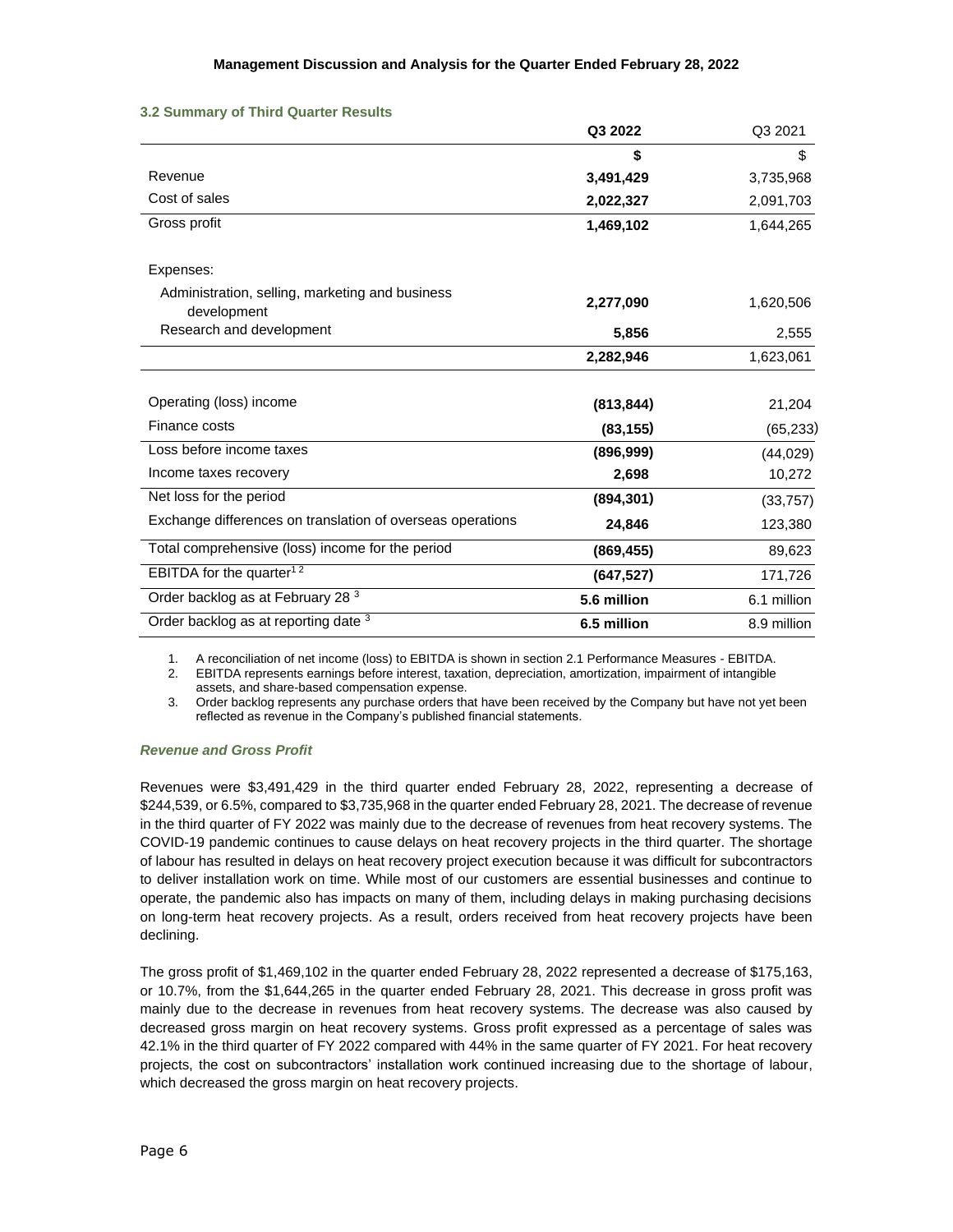*Administration, selling, marketing and business development expenses ("Operating Expenses")* in the quarter ended February 28, 2022, totaled \$2,277,090, compared to \$1,620,506 in the quarter ended February 28, 2021, an increase of \$656,584, or 40.5%. During the third quarter of the previous year, the Company received government subsidies of \$246,951, but no subsidies were received in the third quarter of F2022. The government wage subsidies were recorded as a reduction to the Operating Expenses. Acquisition related cost increased by \$80,241 for the purchase of the technology from Sofame Technologies Inc. The Company's other operating expenses increased by \$396,114, compared to the same quarter of prior year. The staff's salary expense increased in order to catch up with the increased inflation rate. The increase in operating expenses was partially offset by the decrease in foreign exchange loss of \$66,722 compared to the same quarter of the previous year.

*Research and development ("R&D") expenses* in the quarter ended February 28, 2022 totaled \$5,856, as compared to \$2,555 in the quarter ended February 28, 2021.

*Finance costs* include interest expense on the long-term debt, amortization of deferred financing cost, and interest accretion on lease obligations. The Company incurred finance costs of \$83,155 in the third quarter of FY 2022. The costs were higher than the third quarter of FY 2021 by \$17,922 mainly due to the increased interest accretion on lease obligations. The Company's US subsidiary, Boilerroom Equipment Inc., signed a ten-year lease in February 2021 for its new production facility, which increased the lease obligation by \$990,605 at the start of the lease. During the same quarter of the prior year, there was no lease obligation recorded for the production facility at Boilerroom Equipment Inc.

*Loss before income taxes* for the quarter ended February 28, 2022 was \$896,999, compared to loss of \$44,029 in the same quarter of the previous year, a loss increase of \$852,970. The increase in loss was mainly due to the decreased gross profit of \$175,163 caused by decreased revenue and decreased margin on heat recovery systems, and increased expenses of \$656,584 caused by increased operating expenses, increased acquisition related cost, and decreased government wage subsidies received compared to the same quarter of the previous year.

*Income tax recovery* in the third quarter of FY 2022 was \$2,698, as compared to a recovery of \$10,272 in the third quarter of FY 2021, a decrease of \$7,574.

*Net loss* for the third quarter of FY 2022 was \$894,301, compared to a net loss of \$33,757 in the same quarter of the previous year, representing a loss increase of \$860,544. The increase in net loss was mainly due to the decrease of gross profit resulting from decreased revenue and decreased margin on heat recovery systems, increase in operating expenses and acquisition cost, and decrease of the wage subsidies received compared to the same quarter of the previous year.

*Comprehensive loss* was \$869,455 for the third quarter of FY 2022, compared to an income of \$89,623 for the third quarter of FY 2021, a loss increase of \$959,078. The loss increase was due to the increase of net loss of \$860,544 and the decrease of exchange gain arising on translation of overseas operations of \$98,534 as compared to the same quarter of the previous year.

*EBITDA* was negative \$647,527 for the third quarter of FY 2022, compared to \$171,726 for the same quarter of the previous year, representing a decrease of \$819,253. The decrease in EBITDA was mainly due to increase in loss before taxes of \$852,970 compared to the same quarter of previous year.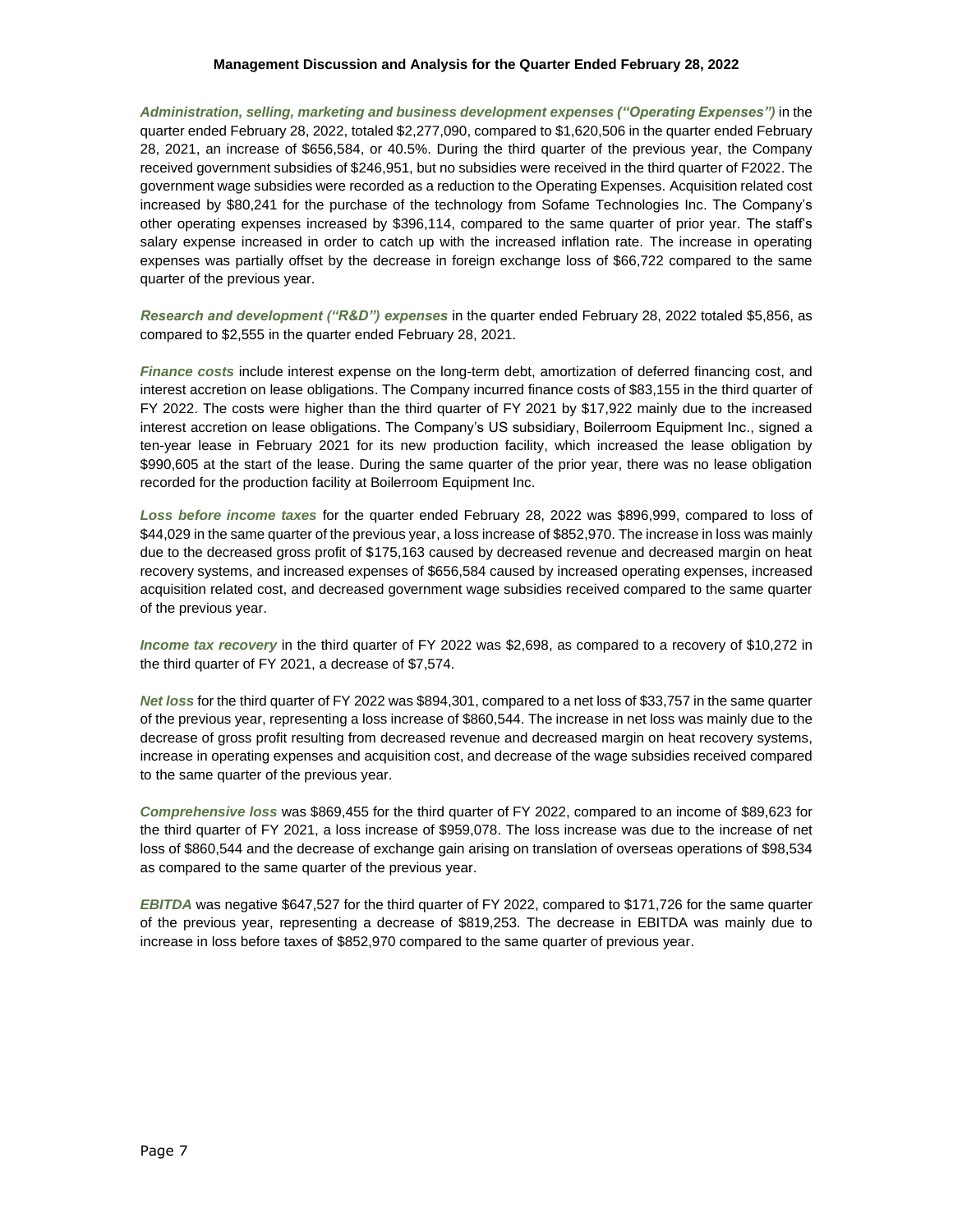|                                                                | Nine months | Nine months |
|----------------------------------------------------------------|-------------|-------------|
|                                                                | ended Feb   | ended Feb   |
|                                                                | 28, 2022    | 28, 2021    |
|                                                                | \$          | \$          |
| Revenue                                                        | 11,447,493  | 11,583,512  |
| Cost of sales                                                  | 6,622,444   | 6,184,802   |
| Gross profit                                                   | 4,825,049   | 5,398,710   |
| Expenses:                                                      |             |             |
| Administration, selling, marketing and business<br>development | 6,269,446   | 4,849,007   |
| Research and development                                       | 6,791       | 23,963      |
|                                                                | 6,276,237   | 4,872,970   |
| Operating (loss) income                                        | (1,451,188) | 525,740     |
| Finance costs                                                  | (246, 288)  | (235, 982)  |
| (Loss) income before income taxes                              | (1,697,476) | 289,758     |
| Income taxes recovery                                          | 8,967       | 38,810      |
| Net (loss) income for the period                               | (1,688,509) | 328,568     |
| Exchange differences on translation of overseas operations     | (143, 390)  | 299,273     |
| Total comprehensive (loss) income for the period               | (1,831,899) | 627,841     |
| EBITDA <sup>12</sup>                                           | (961, 862)  | 975,195     |
| Order backlog as at February 28 3                              | 5.6 million | 6.1 million |
| Order backlog as at reporting date 3                           | 6.5 million | 8.9 million |

#### **3.3 Summary of Year-to-Date Results**

1. A reconciliation of net income (loss) to EBITDA is shown in section 2.1 Performance Measures - EBITDA.

2. EBITDA represents earnings before interest, taxation, depreciation, amortization, impairment of intangible assets, and share-based compensation expense.

3. Order backlog represents any purchase orders that have been received by the Company but have not yet been reflected as revenue in the Company's published financial statements.

# *Revenue and Gross Profit*

Revenues were \$11,447,493 in the nine months ended February 28, 2022, representing a decrease of \$136,019, or 1.2%, from the \$11,583,512 recognized in the nine months ended February 28, 2021. The decrease in revenues was mainly due to decrease of revenues from direct contact heat recovery systems offset by the increased revenue from indirect contact heat recovery systems delivered by Boilerroom Equipment Inc., a US subsidiary of the Company. The decrease in revenues from direct contact heat recovery systems was mainly due to less orders received. Customers have been delaying the purchase of heat recovery systems given the uncertainties arising from the global pandemic.

The gross profit of \$4,825,049 in the first three quarters of FY 2022 represented a decrease of \$573,661, or 10.6%, from the \$5,398,710 achieved in the same period of FY 2021. Although the revenue only decreased by 1.2% compared to the same period of prior year, the gross profit decreased by 10.6%. This is because the cost of materials increased due to the recent global supply chain issue and the cost of labour also increased due to the shortage of labour caused by the pandemic. The continued shortage of materials and labour resulted in the decrease in gross margin on direct and indirect contact heat recovery systems. Overall, gross profit expressed as a percentage of sales was 42.1% in the first nine months of FY 2022 compared with 46.6% in the same period of FY 2021.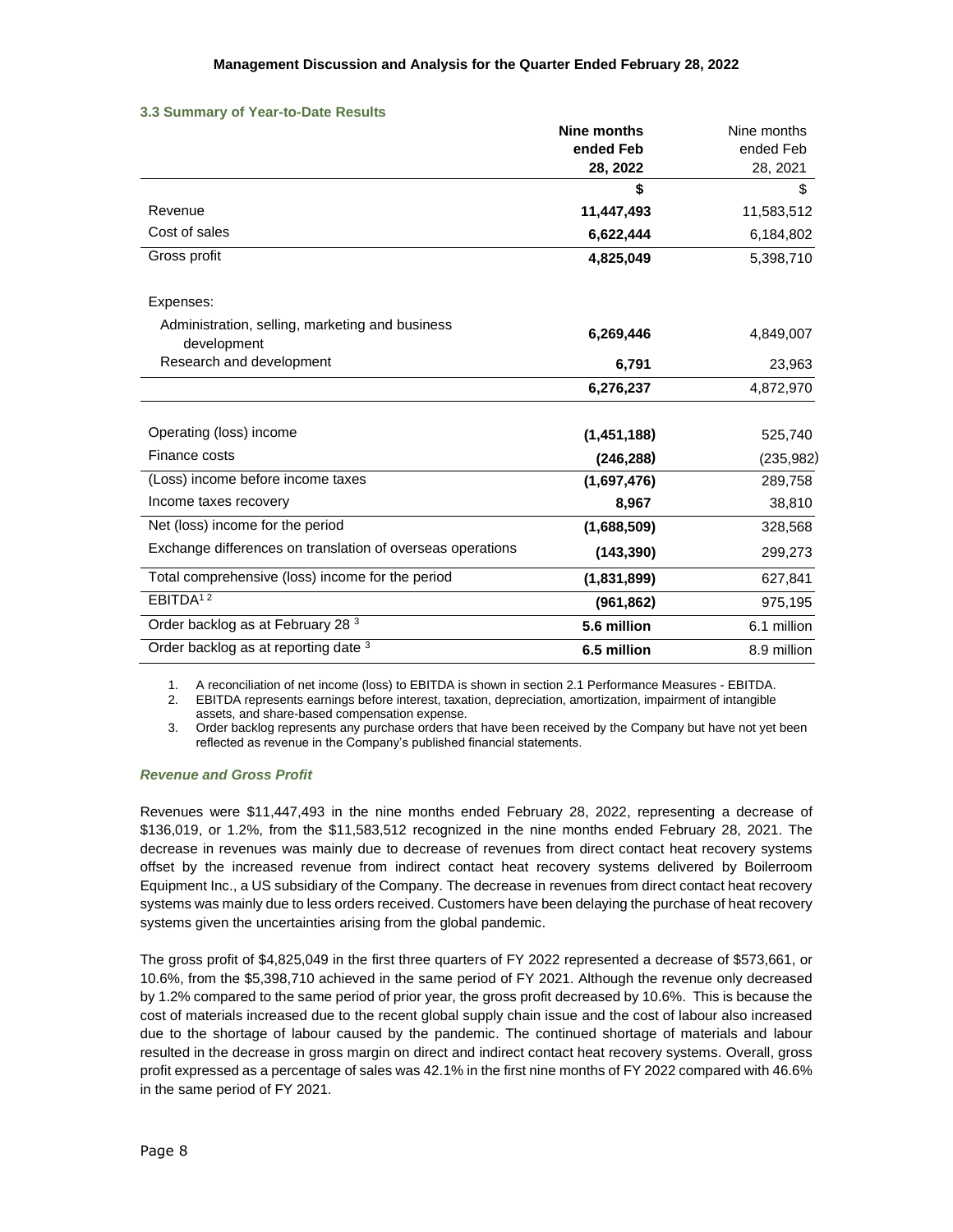*Administration, selling, marketing and business development expenses ("Operating Expenses")* in the nine months ended February 28, 2022 totaled \$6,269,446 compared to \$4,849,007 in the nine months ended February 28, 2021, representing an increase of \$1,420,439, or 29.3%. During the first nine months of FY 2022, the Company recognized government wage subsidies in the amount of \$187,846, compared to \$867,623 recognized in the same period of the previous year, representing a decrease of \$679,777. The Company's acquisition related cost increased by \$173,562 due to the purchase of the technology from Sofame Technologies Inc. The Company's other operating expenses increased by \$1,064,960, compared to the same period of prior year. During the first nine months of prior year, the Company implemented some temporary cost control measures in order to prepare for the potential adverse financial impact from COVID-19, including reducing non-essential and discretionary expenditures. Some of these measures were no longer in place in the current year. The staff's salary expense also increased in the current year in order to catch up with the significantly increased annual inflation rate. The increase in operating expenses was partially offset by increase in foreign exchange gain of \$497,860 compared to the same period of the previous year. As mentioned earlier, approximately 44% of our operations, assets and liabilities are denominated in British Pound Sterling and 32% in US Dollar. Foreign currency fluctuations affect the values reported in the statement of profit and loss.

*Research and development expenses* in the first nine months of FY 2022 were \$6,791, compared to \$23,963 in the same period of FY 2021.

*Finance costs* include interest expense on the long-term debt, amortization of deferred financing cost, and interest accretion on lease obligations. Finance costs increased by \$10,306 to \$246,288 from \$235,982 in the nine months ended February 28, 2022. The increase was mainly due to increased interest accretion on lease obligations.

*Loss before income taxes* for the nine months ended February 28, 2022 was \$1,697,476 compared to income of \$289,758 in the same period of the previous year, representing a decrease of \$1,987,234. The decrease was mainly due to the reduction in gross profit, resulting from decreased margin on direct and indirect contact heat recovery systems, and the increased operating expenses caused by increased labour cost, increase in acquisition related cost, and decrease in government wage subsidies received compared to the same period of the previous year.

*Income tax recovery* in the first nine months of FY 2022 was \$8,967, compared to \$38,810 in the same period of FY 2021. Both the U.K. and the U.S. entities are subject to tax charges. Fluctuations in the tax charges are the result of changing profitability in those entities.

*Net loss* for the nine months ended February 28, 2022 was \$1,688,509 compared to a net income \$328,568 in the same period of the previous year, representing an increase of loss of \$2,017,077. The loss increase was mainly due to the increase in loss before income taxes of \$1,987,234 as described earlier.

*Comprehensive loss* was \$1,831,899 for the first nine months of FY 2022, compared to income of \$627,841 for the first nine months of FY 2021, an increase in loss of \$2,459,740. The comprehensive loss increased due to the increase in net loss of \$2,017,077 plus the increase in translation loss of overseas operations of \$442,663.

*EBITDA* was negative \$961,862 for the first nine months of FY 2022 compared to \$975,195 for the same period of the previous year, representing a decrease of \$1,937,057. The decrease was mainly due to loss before taxes of \$1,697,476 incurred for the nine months ended February 28, 2022, compared to income before taxes of \$289,758 achieved in the same period of prior year, resulting in a decrease of \$1,987,234.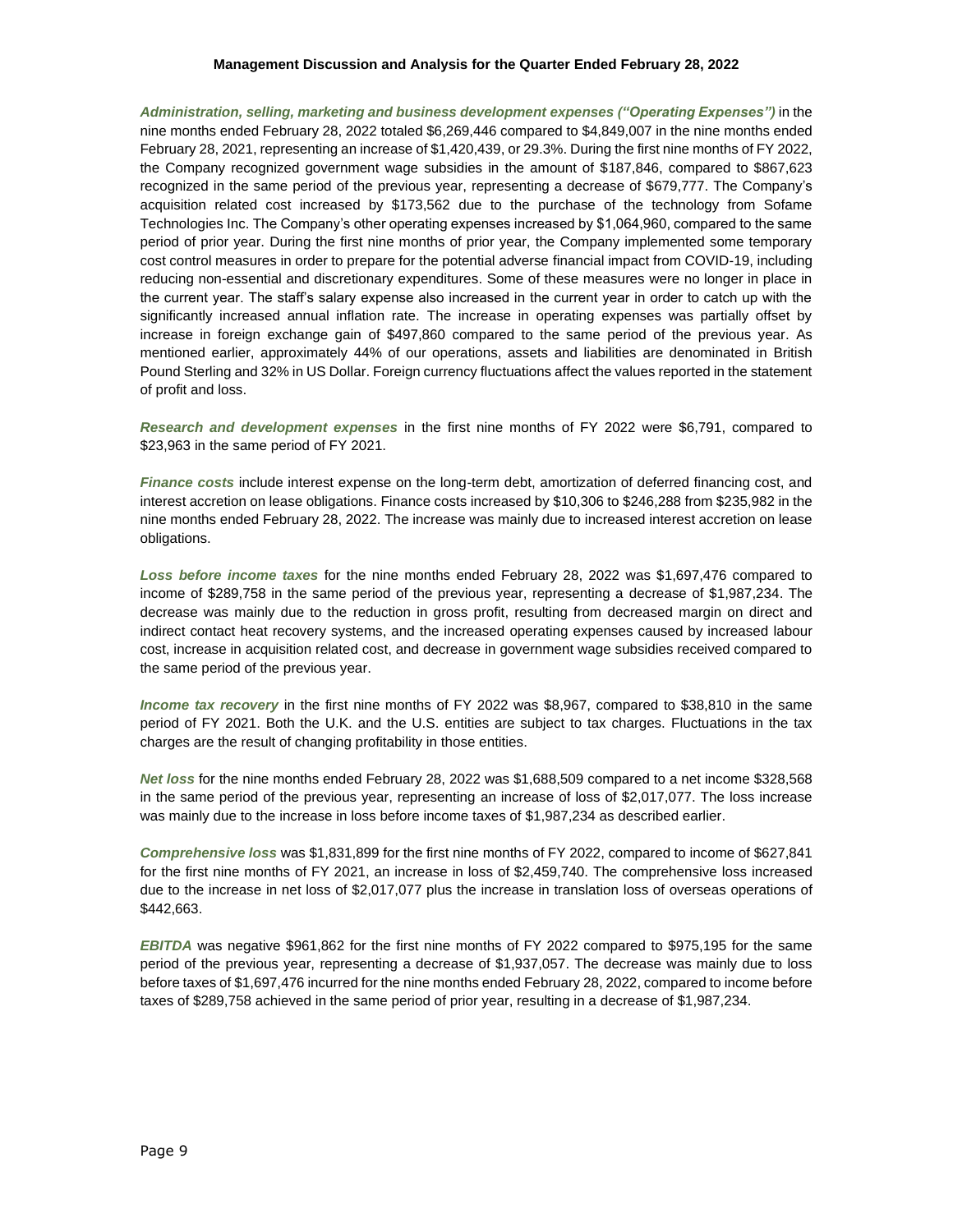#### **3.4 Liquidity & Capital Resources**

Current assets decreased by \$1,589,153 to \$6,991,631 at February 28, 2022, compared to \$8,580,784 at May 31, 2021. The decrease was mainly due to the decrease in cash and cash equivalents of \$1,946,370, offset by increase in inventory of \$418,186. Current liabilities increased by \$727,514 to \$5,499,794, mainly due to the increase in trade payables and other liabilities of \$571,167 and deferred revenue of \$124,865.

Working capital decreased by \$2,316,667 to \$1,491,837 at February 28, 2022, compared to \$3,808,504 at May 31, 2021. The decrease in working capital was mainly due to the decrease in cash and cash equivalents of \$1,946,370, the increase in deferred revenue of \$124,865, and the increase in trade payables and other liabilities of \$571,167, offset by the increase in inventory of \$418,186.

The Company's working capital position over the last eight quarters can be summarized as follows:

|                            | May 31,<br>2020 \$ | Aug 31,<br>2020 \$ | Nov 30.<br>2020 \$ | Feb 28.<br>2021 \$ | May 31,<br>$2021$ \$ | Aug 31,<br>2021 \$ | Nov 30.<br>2021 \$ | Feb 28.<br>2022 \$ |
|----------------------------|--------------------|--------------------|--------------------|--------------------|----------------------|--------------------|--------------------|--------------------|
| <b>Current Assets</b>      | 8.063.550          | 7.938.009          | 8.984.102          | 8.606.829          | 8.580.784            | 8.441.508          | 7.080.511          | 6.991.631          |
| <b>Current Liabilities</b> | 5.192.014          | 4.198.761          | 4.756.957          | 4.404.265          | 4.772.280            | 5.186.143          | 4.634.580          | 5.499.794          |
| Working Capital            | 2.871.536          | 3.739.248          | 4.227.145          | 4.202.564          | 3.808.504            | 3.255.365          | 2.445.931          | 1,491,837          |

The Company's cash position was \$2,294,485 as at February 28, 2022, compared to \$4,240,855 at May 31, 2021, representing a decrease of \$1,946,370. The decrease was due to cash used in operating activities of \$802,002, investing activities of \$349,854 and financing activities of \$811,393 offset by the exchange gains on cash and cash equivalents of \$16,879.

The net cash used in the operating activities included net loss of \$1,688,509, the interest paid on long-term debt and lease obligations of \$240,525, income taxes paid of \$22,678, offset by the addbacks of non-cash items of \$855,219 and change in working capital of \$294,491.

The net cash used in investing activities was \$349,854 during the nine months ended February 28, 2022, including the purchase of intangible assets of \$283,421, relating to the technology acquired from Sofame Technologies Inc. on June 11, 2021, and the purchase of property, plant and equipment of \$67,678, offset by the proceeds from disposal of property, plant and equipment of \$1,245.

During the nine months ended February 28, 2022, the Company used net cash in financing activities of \$811,393 which included repayment of long-term debt of \$652,974, repayment of lease obligations of \$161,750, and dividends paid in the amount of \$25,419, offset by \$28,750 proceeds received from stock options exercised.

At February 28, 2022, \$235,950 (11.5%) of the Company's trade receivables balance was over 90 days past due. \$55,928 of the past due balance was impaired at February 28, 2022. \$5,321 of trade receivables that was not over 90 days past due was also impaired.

At May 31, 2021, \$402,848 (18.8%) of the Company's trade receivables balance was over 90 days past due. \$28,837 of the past due balance was impaired at May 31, 2021. \$11,471 of trade receivables that was not over 90 days past due was also impaired.

The Company's trade and other receivables have been reviewed for indicators of impairment. For the nine months ended February 28, 2022, additional provisions of \$61,534 were made as expected credit losses and recorded under administrative expense on the condensed consolidated interim statements of comprehensive income (\$21,457 – February 28, 2021). \$40,288 (\$36,003 – February 28, 2021) of the previously provided credit losses was released due to the collection on doubtful accounts.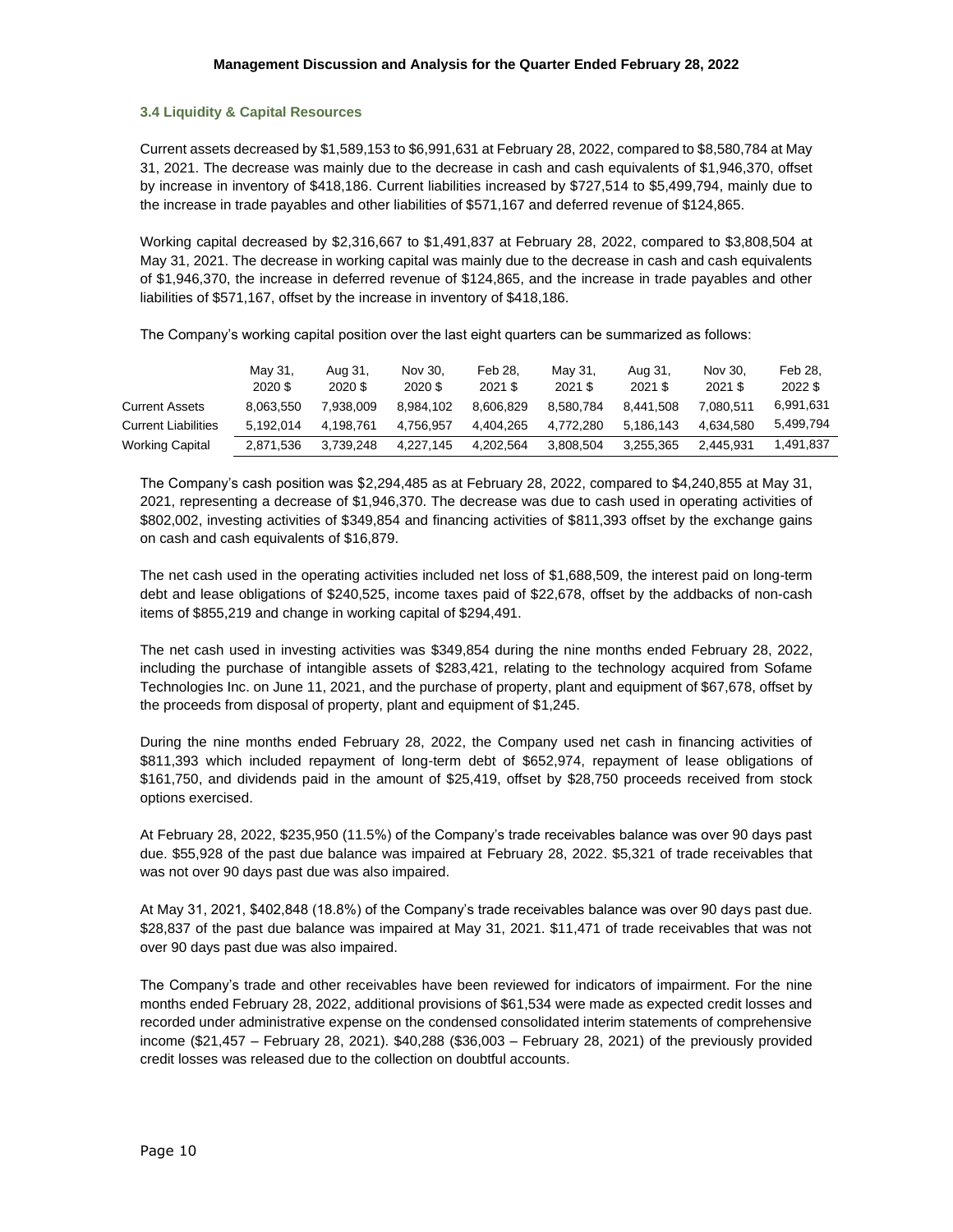The following table presents the contractual undiscounted cash flows for lease obligations as of February 28, 2022 and May 31, 2021:

|                                      | <b>February 28, 2022</b> | May 31, 2021 |
|--------------------------------------|--------------------------|--------------|
|                                      |                          |              |
| Less than one year                   | \$325,432                | \$326,987    |
| One to five years                    | 846,484                  | 904,426      |
| Six to ten years                     | 784.055                  | 905,054      |
|                                      |                          |              |
| Total undiscounted lease obligations | 1,955,971                | 2,136,467    |
|                                      |                          |              |
| Less: impact of present value        | (517, 912)               | (583,403)    |
| Less: current portion                | (221, 346)               | (215,923)    |
| Long term portion                    | \$1,216,713              | \$1,337,141  |

During the nine months ended February 28, 2022, the interest expense on lease obligations was \$86,861 and total cash outflow for leases was \$258,962, including \$10,351 for short-term leases.

During the nine months ended February 28, 2021, the interest expense on lease obligations was \$34,406 and total cash outflow for leases was \$206,333, including \$76,205 for short-term leases.

For the nine months ended February 28, 2022 and 2021, expenses for leases of low-dollar value items are not material. Extension options are included in the measurement of lease obligations when the Company is reasonably certain to exercise that option.

The Company's ability to realize its assets and discharge its liabilities depends on its ability to generate sufficient cash from operations or its ability to arrange debt or equity financing.

The Company has been actively applying for COVID-related government salary subsidy programs provide by the Canadian, the U.S. and the UK government since March 2020. The Company recognized salary subsidies of \$187,846 during the nine months ended February 28, 2022, which was recorded as a reduction to the operating expenses.

On June 9, 2020, the Company entered into a Working Capital – COVID-19 loan with a lending institution for a total amount of \$2,300,000. The amounts advanced under the financing is expected to support internal working capital needs related to operations and to assist with a degree of continuity of operations of the Company during the current economic environment. This loan bears interest at the institution's floating base rate less a variance of 1.10% and is repayable over the next 3 years. The institution's floating base rate was at 4.8% on February 28, 2022. The first tranche of the proceeds in the amount of \$1,000,000 was received by the Company on July 23, 2020. The second tranche of \$1,300,000 was received on March 30, 2022 subsequent to the quarter-end.

Management is of the opinion that there is sufficient cash to support the Company's operations for the next 6 months.

# **3.5 Segmentation Information**

In the nine months ended February 28, 2022, the Company operated in the energy efficiency industry in North America, Europe, and Rest of the World. The Company markets, sells, engineers, fabricates, constructs, installs and supports two technology lines - heat recovery solutions and condensate return system solutions. The Company is also developing a third technology line - low temperature biomass drying systems. Assets are located in Canada and Europe.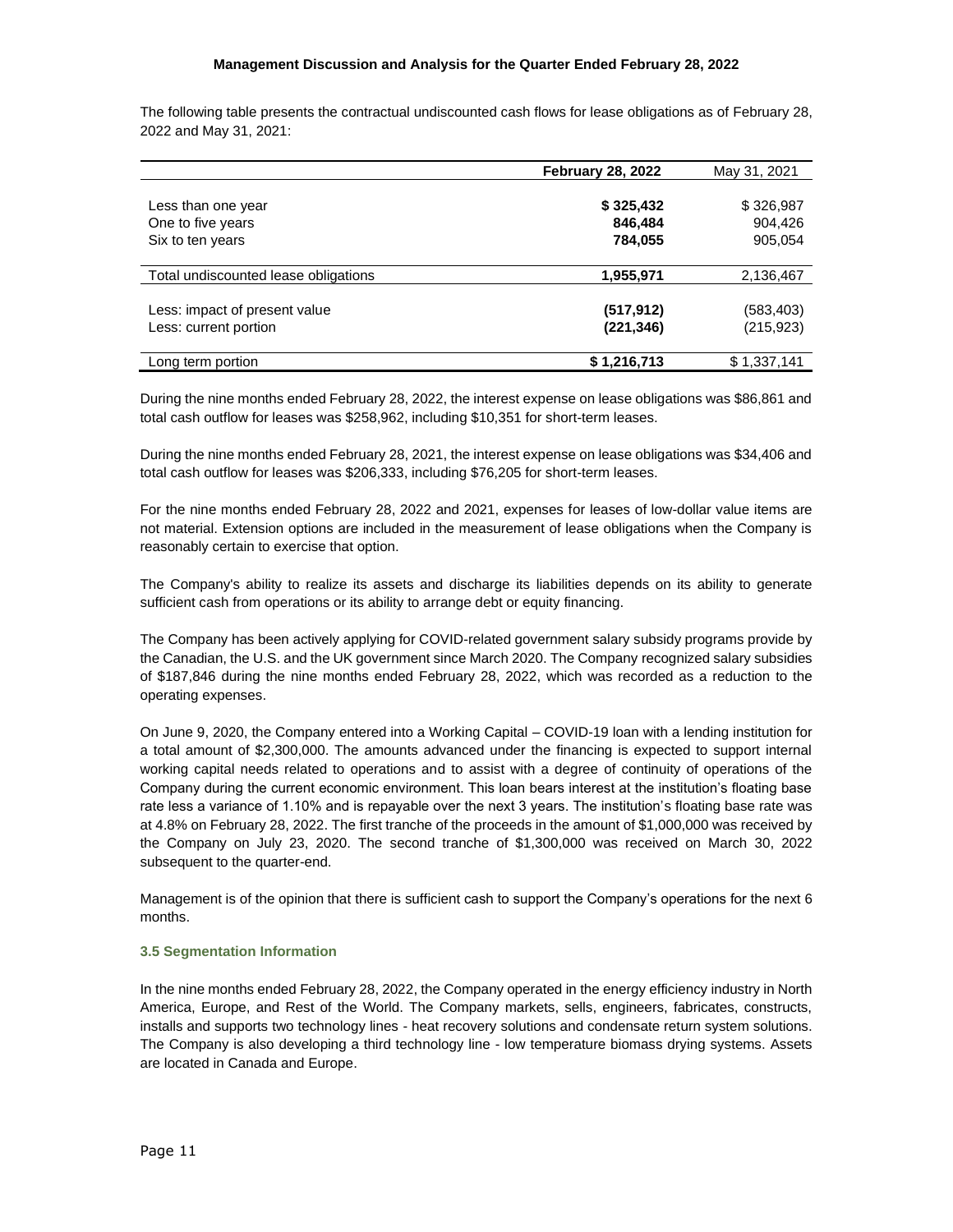Management reporting comprises analysis of revenue and gross profit within two distinct geographical areas. All other items of revenue and expenses are considered on a geographical and/or global basis in making strategic decisions regarding the Company's future. The Company has two operational bases ("reporting units"), one in Ottawa, Canada covering North America, and the other in Bristol, UK, covering Europe and the rest of the world. These areas are determined by proximity of the region to the reporting unit, plus the location of the contracts in existence with agents and distributors in the respective areas and the historical relationships with those agents and distributors. Corporate costs that cannot easily be attributed to either of the two reporting units are included in reconciling items. The chief operating decision maker focuses on revenues and costs by geographical segments, but manages assets and liabilities on a global basis.

Segment information for the quarter ended February 28, 2022 and the comparative period are detailed in the table below:

|                               | <b>Thermal Energy Ottawa</b> |            | <b>Thermal Energy Bristol</b> |             | Reconciling Items |                          | Total         |             |
|-------------------------------|------------------------------|------------|-------------------------------|-------------|-------------------|--------------------------|---------------|-------------|
|                               | 2022                         | 2021       | 2022                          | 2021        | 2022              | 2021                     | 2022          | 2021        |
|                               | \$                           | \$         | \$                            | \$          | \$                | \$                       | \$            | \$          |
| Total revenue                 | 1,529,909                    | 1,510,845  | 1,961,520                     | 2,225,123   |                   |                          | 3,491,429     | 3,735,968   |
| Cost of sales                 | (974, 758)                   | (995, 207) | (1,047,569)                   | (1,096,496) |                   | $\overline{\phantom{a}}$ | (2,022,327)   | (2,091,703) |
| Gross profit                  | 555,151                      | 515,638    | 913,951                       | 1,128,627   |                   |                          | 1,469,102     | 1,644,265   |
| Other expenses                | (847, 379)                   | (508, 996) | (938, 239)                    | (656, 541)  | (497, 328)        | (457, 524)               | (2, 282, 946) | (1,623,061) |
| Net finance costs             | (26, 210)                    | (14, 485)  | (2,083)                       | (2,569)     | (54, 862)         | (48, 179)                | (83, 155)     | (65, 233)   |
| (Loss) income before taxation | (318, 438)                   | (7, 843)   | (26, 371)                     | 469,517     | (552, 190)        | (505, 703)               | (896,999)     | (44, 029)   |
| Tax recovery (expense)        | 704                          | 443        | (15,966)                      | (8, 180)    | 17,960            | 18,009                   | 2,698         | 10,272      |
| Net (loss) income             | (317, 734)                   | (7,400)    | (42, 337)                     | 461,337     | (534, 230)        | (487, 694)               | (894, 301)    | (33, 757)   |
| Attributable to:              |                              |            |                               |             |                   |                          |               |             |
| Owners of the parent          | (317, 777)                   | (7,528)    | (64, 570)                     | 449,829     | (534, 230)        | (487, 694)               | (916, 577)    | (45, 393)   |
| Non-controlling interest      | 43                           | 128        | 22,233                        | 11,508      |                   |                          | 22,276        | 11,636      |

Segment information for the nine months ended February 28, 2022 and the comparative period are detailed in the table below:

|                               | <b>Thermal Energy Ottawa</b> |             |             | <b>Thermal Energy Bristol</b> |               | Reconciling Items |                 | Total         |  |
|-------------------------------|------------------------------|-------------|-------------|-------------------------------|---------------|-------------------|-----------------|---------------|--|
|                               | 2022                         | 2021        | 2022        | 2021                          | 2022          | 2021              | 2022            | 2021          |  |
|                               | \$                           | \$          | \$          | \$                            | \$            | \$                | \$              | \$            |  |
| Total revenue                 | 6,255,186                    | 6,395,869   | 5,192,307   | 5,187,643                     |               |                   | 11,447,493      | 11,583,512    |  |
| Cost of sales                 | (3,930,913)                  | (3,607,511) | (2,691,531) | (2,577,291)                   |               |                   | $-$ (6,622,444) | (6, 184, 802) |  |
| Gross profit                  | 2,324,273                    | 2,788,358   | 2,500,776   | 2,610,352                     |               |                   | 4,825,049       | 5,398,710     |  |
| Other expenses                | (2,367,794)                  | (1,484,797) | (2,768,249) | (2,009,561)                   | (1, 140, 194) | (1,378,612)       | (6, 276, 237)   | (4,872,970)   |  |
| Net finance costs             | (79, 425)                    | (29, 723)   | (7, 393)    | (6,012)                       | (159,470)     | (200, 247)        | (246, 288)      | (235, 982)    |  |
| (Loss) income before taxation | (122, 946)                   | 1,273,838   | (274, 866)  | 594,779                       | (1, 299, 664) | (1,578,859)       | (1,697,476)     | 289,758       |  |
| Tax recovery (expense)        | 3,456                        | 3,886       | (47, 785)   | (20, 676)                     | 53.296        | 55.600            | 8,967           | 38,810        |  |
| Net (loss) income             | (119,490)                    | 1,277,724   | (322,651)   | 574,103                       | (1, 246, 368) | (1,523,259)       | (1,688,509)     | 328,568       |  |
| Attributable to:              |                              |             |             |                               |               |                   |                 |               |  |
| Owners of the parent          | (119, 204)                   | 1,277,561   | (389, 698)  | 544,570                       | (1, 246, 368) | (1,523,259)       | (1,755,270)     | 298,872       |  |
| Non-controlling interest      | (286)                        | 163         | 67,047      | 29,533                        |               |                   | 66,761          | 29,696        |  |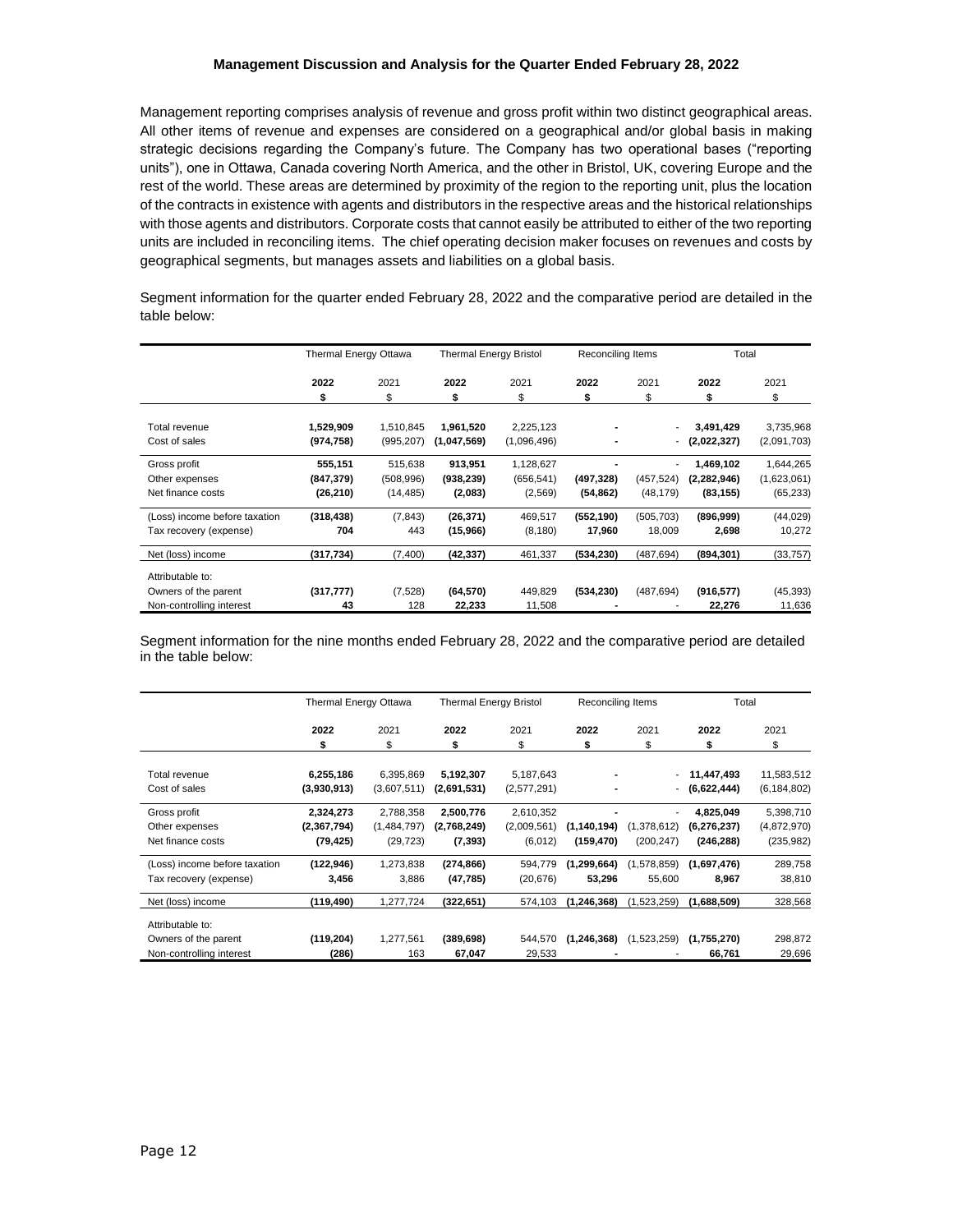#### Reconciling items comprise the following:

|                                               | Three months ended<br>February 28 |            | Nine months ended<br>February 28 |            |  |
|-----------------------------------------------|-----------------------------------|------------|----------------------------------|------------|--|
|                                               | 2022                              | 2021<br>\$ | 2022                             | 2021<br>\$ |  |
| Corporate administration costs                | 179,704                           | 172.410    | 515,578                          | 442.126    |  |
| Stock-based compensation                      | 55,147                            | 53,842     | 162,832                          | 154,302    |  |
| Professional fees                             | 27,845                            | 24.648     | 166,851                          | 194.294    |  |
| Depreciation of property, plant and equipment | 33,687                            | 29.977     | 98.101                           | 89,225     |  |
| Amortization of intangible assets             | 77,482                            | 66,703     | 228,393                          | 205,928    |  |
| Acquisition costs                             | 81,575                            | 1,334      | 188,357                          | 14,795     |  |
| Foreign exchange differences loss (gain)      | 41,888                            | 108.610    | (219, 918)                       | 277,942    |  |
| Total                                         | 497,328                           | 457.524    | 1,140,194                        | 1,378,612  |  |

Corporate administration costs include directors' fees, all costs relating to both the CEO and CFO, directors' and officers' insurance, corporate legal costs, public relations costs, professional fees relating to group tax planning and corporate filing costs as well as the Annual General Meeting.

Finance costs within the reconciling items include interest and deferred financing charge on the long-term debt.

#### *Material Segmentation Variances*

# **Thermal Energy Ottawa:**

Revenue for the quarter ended February 28, 2022 of \$1,529,909, represented an increase of \$19,064, or 1.3%, from \$1,510,845 in the same quarter of previous year. The increase was mainly due to the increase in revenue from indirect contact heat recovery units delivered by Boilerroom Equipment Inc., the Company's US subsidiary, offset by the reduced revenues in heat recovery systems and condensate return systems.

Revenue for the nine months ended February 28, 2022 of \$6,255,186, represented a decrease of \$140,683, or 2.2%, from the \$6,395,869 achieved in the same period of the previous year. The decrease was mainly due to the reduced revenues in heat recovery systems and condensate return systems, offset by the increase in revenue from indirect contact heat recovery units delivered by Boilerroom Equipment Inc. The decrease in revenues from direct contact heat recovery projects and condensate return systems was mainly due to less orders received in the North America markets for these two product lines.

Gross profit for the quarter ended February 28, 2022 increased by \$39,513, or 7.7%, compared to the same period from the previous year. The increase in gross profit was mainly due to the increased margin on heat recovery projects, which was offset by the decreased gross profit on condensate return systems due to decreased revenue. As a percentage of revenue, gross profit was 36.3% for the quarter ended February 28, 2022, compared to 34.1% achieved in the same period of last year. The shortage of labour caused by the pandemic has resulted in higher cost in both internal labour and the subcontractors' fees to provide installation service on site. Hence, the gross margin on heat recovery projects had been declining. To mitigate the pressure from increased costs, the Company started to negotiate with customers on change orders so that these extra costs could be recovered through increased contract value. In the third quarter of 2022, the Company received a change order from a customer which increased the original contract value. As a result, the margin on heat recovery systems was higher than the same period of prior year.

Gross profit for the nine months ended February 28, 2022 decreased by \$464,085, or 16.6%, over the same period of last year, while the revenue decreased by only 2.2%. The decrease in gross profit was mainly due to the declined revenue and gross margin on condensate return systems. The gross profit as a percentage of revenue for the first three quarters of FY 2022 was 37.2% as compared to 43.6% achieved in the first three quarters of FY 2021. The gross margin on indirect contact heat recovery units also decreased due to increased material prices and labour costs.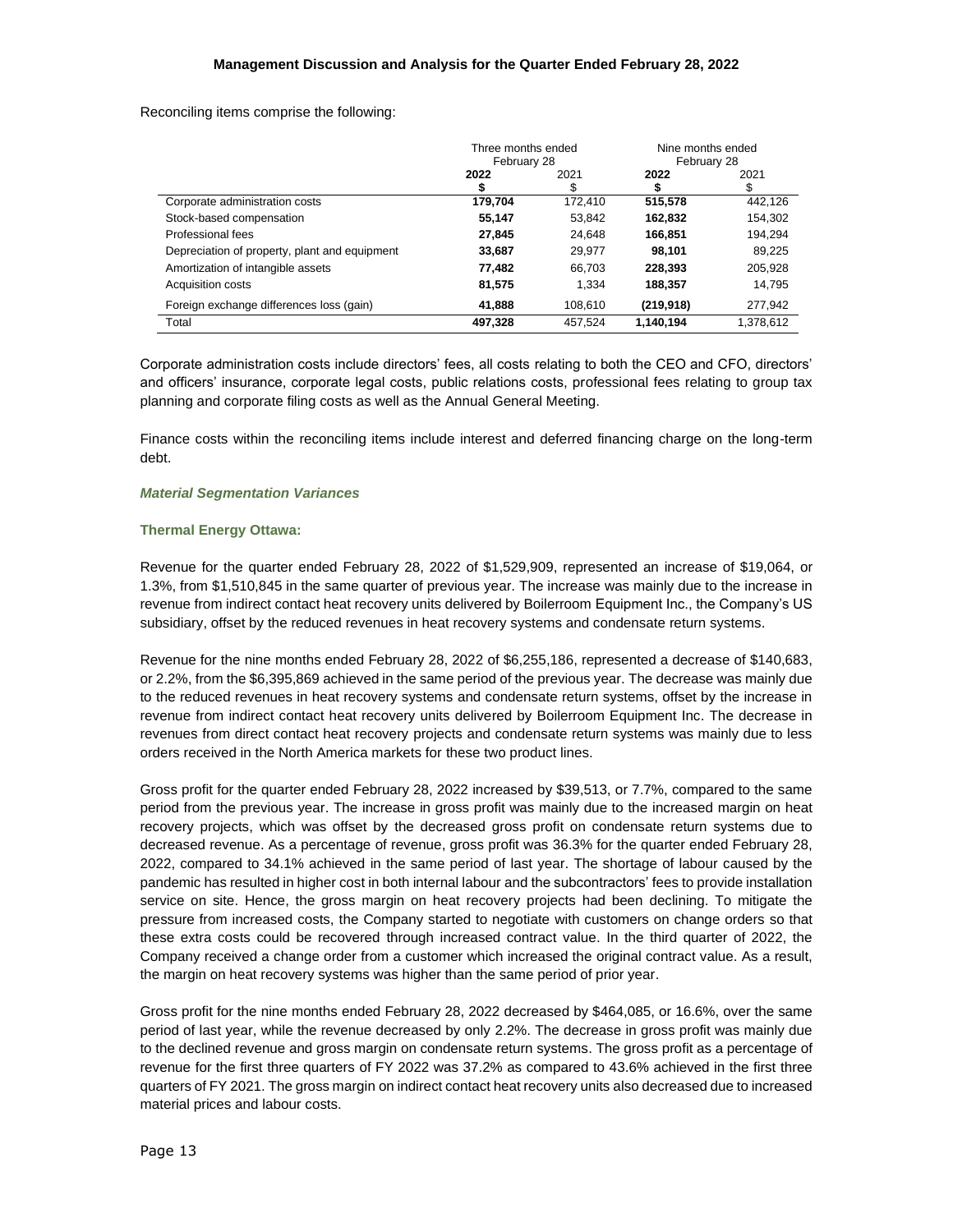Other expenses in this segment increased by \$338,383 or 66.5% for the quarter ended February 28, 2022 compared to same quarter last year. Whereas other expenses for the nine months ended February 28, 2022 increased by \$882,997, or 59.5%, compared to the same period last year. During the first nine months of FY 2022, Thermal Energy Ottawa recognized government wage subsidies in the amount of \$187,846, compared to \$755,758 recognized in the same period of the previous year, representing a decrease of \$567,912. This segment's other operating expenses increased by \$315,085, compared to the same period of prior year. During the first nine months of prior year, the Company implemented some temporary cost control measures in order to prepare for the potential adverse financial impact from COVID-19, including reducing non-essential and discretionary expenditures. Some of these measures were no longer in place in the current year. The staff's salary expense also increased in the current year in order to catch up with the significantly increased annual inflation rate.

For the quarter ended February 28, 2022, Thermal Energy Ottawa incurred loss before tax of \$318,438, represented an increase of loss of \$310,595, from the same quarter of last year. The increase of loss was mainly due to increase in other expenses of \$338,383.

Loss before tax for the nine months period was \$122,946, a decrease of \$1,396,784, compared to income of \$1,273,838 achieved in the same period of prior year. The decrease was mainly due to the decrease in gross profit of \$464,085, which was caused by the declined revenue and gross margin on condensate return systems, the decrease of \$567,912 on government wage subsidies received, and the increase of \$315,085 in other operating expenses.

#### **Thermal Energy Bristol:**

Revenue for the quarter ended February 28, 2022 of \$1,961,520, represented a decrease of \$263,603, or 11.8%, from \$2,225,123 achieved in the same period of the previous year. The decrease in revenue was mainly due to decreased revenue in heat recovery systems. The heat recovery projects were delayed due to restricted access to customers' site and the delays caused by subcontractors' installation work because of the shortage of labour during the third quarter of the current year. The Company also received less orders in the third quarter of current year compared to prior year.

Revenue for the nine months ended February 28, 2022 was \$5,192,307, an increase of \$4,664, or 0.1%, from the \$5,187,643 achieved in the same period of the previous year. The increase was mainly due to increased revenue in condensate return systems for this segment, offset by decreased revenue in heat recovery systems.

Gross profit decreased in the third quarter of FY 2022 by \$214,676, or 19%, compared to the same quarter last year. The decrease in gross profit was due to decreased revenue and decreased gross margin on heat recovery projects. Gross profit as a percentage of revenue in the third quarter of FY 2022 was 46.6%, compared to 50.7% in same quarter of prior year. The margin on heat recovery projects decreased due to increased subcontractor costs and internal labour costs.

Gross profit for the nine months ended February 28, 2022 decreased by \$109,576 over the same period of last year mainly due to the decreased revenue and gross margin on heat recovery projects, offset by increased gross profit on condensate return systems delivered in Europe due to increased revenue. For the nine months ended February 28, 2022, the gross profit as a percentage of revenue was 48.2%, compared to 50.3% in the same period of prior year.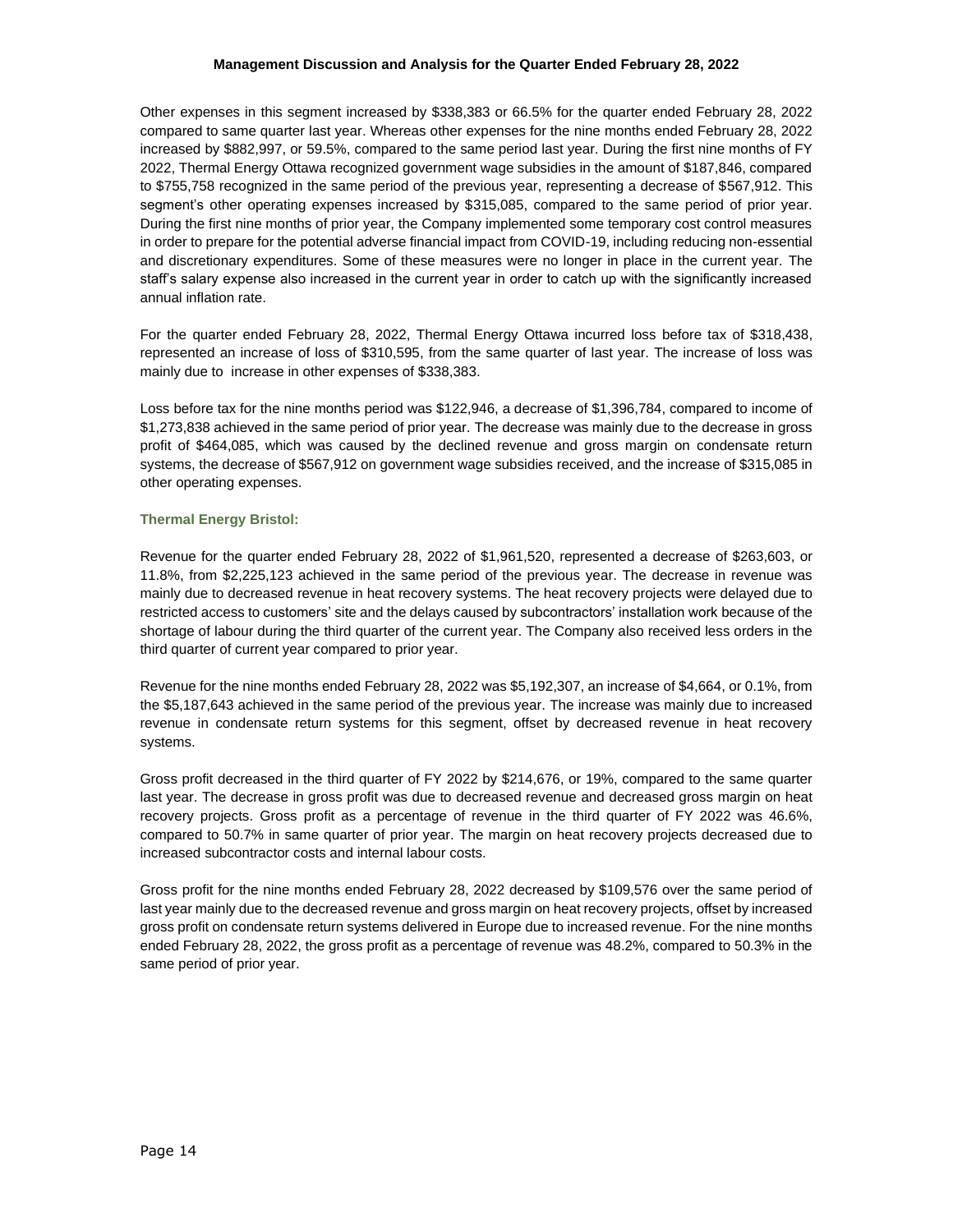Other expenses increased by \$281,698 or 42.9% for the quarter ended February 28, 2022, compared to the quarter ended February 28, 2021. Other expenses for the nine months ended February 28, 2022 was \$2,768,249, an increase of \$758,688 or 37.8%, compared to the same period of prior year. During the first nine months of FY 2022, Thermal Energy Bristol did not receive any government wage subsidies, but it received \$111,865 in the same period of the previous year. The wage subsidies were recorded as a reduction to other operating expenses. Other operating expenses also increased by \$646,823, compared to the same period of prior year. During the first nine months of prior year, the Company implemented some temporary cost control measures in order to prepare for the potential adverse financial impact from COVID-19, including reducing non-essential and discretionary expenditures. Some of these measures were no longer in place in the current year. The staff's salary expense also increased in the current year in order to catch up with the significantly increased annual inflation rate. In addition, the Company invested in the growth of staff members at Thermal Energy Bristol.

The resulting pre-tax loss was \$26,371 for the quarter ended February 28, 2022, compared to an income of \$469,517 for the quarter ended February 28, 2021. The pre-tax income decreased by \$495,888 mainly due to the decrease in gross profit of \$214,676 as a result of decreased revenue and margin on heat recovery projects, and the increase in other expenses of \$281,698 due to increased staff salary expense. The pre-tax loss for the nine months ended February 28, 2022 was \$274,866, compared to an income of \$594,779 achieved in the same period of the previous year, a decrease of \$869,645. The decrease in pre-tax income was mainly due to increase in other operating expenses of \$646,823, decrease in wage subsidies received of \$111,865, and decrease in gross profit of \$109,576 as a result of decreased revenue and margin on heat recovery projects.

# **Reconciling Items:**

Other expenses within Reconciling items, which incorporates all costs not specifically attributable to either regional operational center. For the nine months ended February 28, 2022, the other expenses within reconciling items decreased from \$1,378,612 to \$1,140,194, a decrease of \$238,418, compared to the same period ended February 28, 2021. The decrease was mainly due to the increase in foreign exchange gain of \$497,860, offset by the increase in acquisition costs of \$173,562 relating to the acquisition of the technology from Sofame Technologies Inc., and the increase in corporate admin costs of \$73,452.

# 4. Related Party Transactions

# *Directors and Senior Management Compensation*

During the quarter ended February 28, 2022 compensation arrangements for Directors were as follows:

\$13,500 per annum per Director plus an additional \$8,100 per annum payable to the Chairman of the Board, \$5,400 per annum payable to the Chairperson of the Audit Committee, \$5,400 per annum payable to the Chairperson of the Ethics Committee, and \$1,000 payable for each in-person meeting.

During the quarter ended February 28, 2022, total Directors' fees were \$16,875. In addition, fees paid to the Chairman of the Board were \$2,025; fees to the Chairperson of the Audit Committee were \$1,350; and fees to the Chairperson of the Ethics, Governance and Compliance Committee were \$1,350.

Compensation paid to Directors and Officers during the quarter ended February 28, 2022 (inclusive of the amounts described above but excluding share-based compensation) was as follows: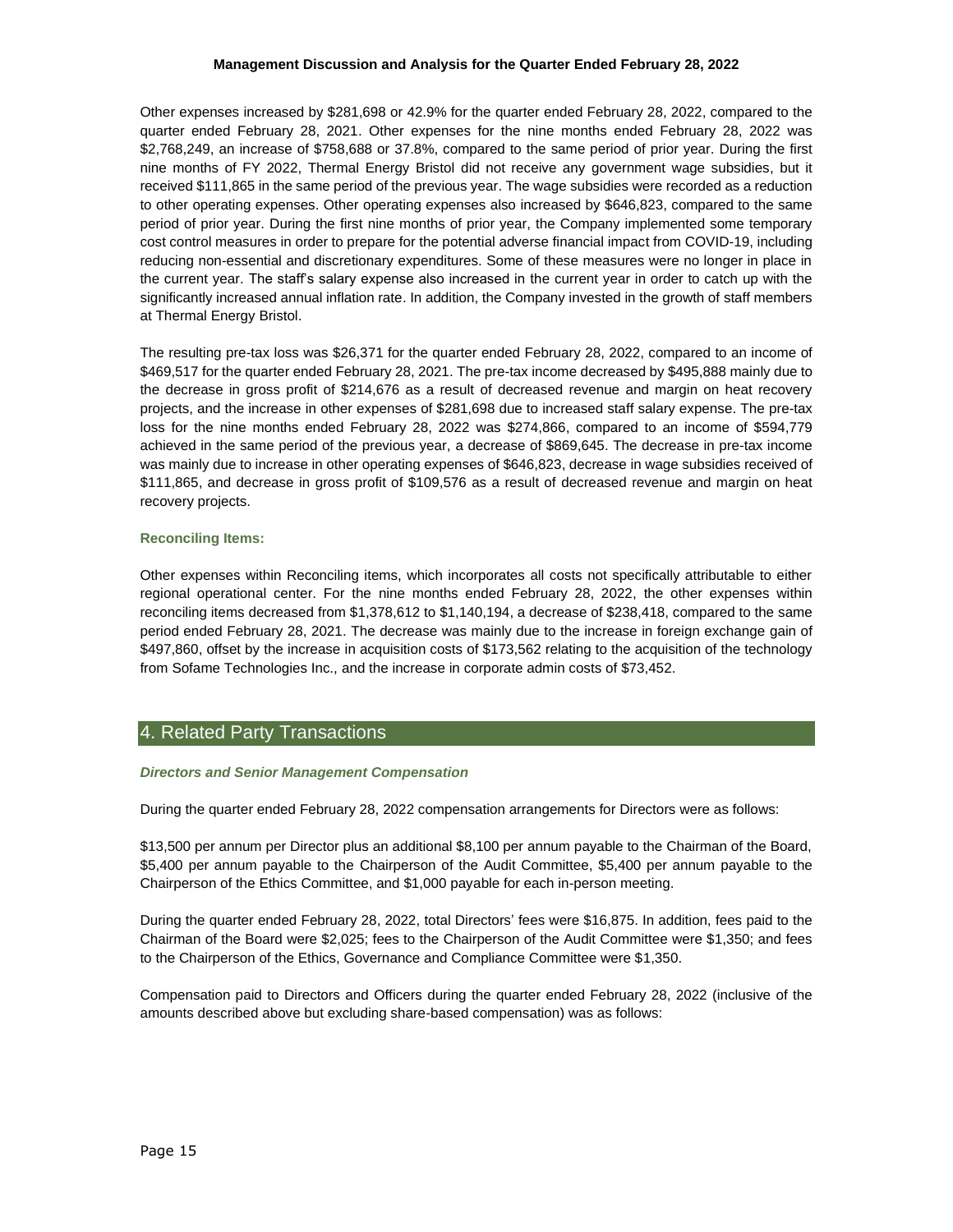|                             | Salaries and fees |         | Incentives     |                          | Other short-term<br>benefits |                          | Total   |         |
|-----------------------------|-------------------|---------|----------------|--------------------------|------------------------------|--------------------------|---------|---------|
|                             | 2022              | 2021    | 2022           | 2021                     | 2022                         | 2021                     | 2022    | 2021    |
|                             | \$                | \$      | \$             | \$                       | \$                           | \$                       | \$      | \$      |
| <b>Directors</b>            |                   |         |                |                          |                              |                          |         |         |
| M. Williams                 | 3,375             | 3,375   |                |                          |                              |                          | 3,375   | 3,375   |
| J. Kelly $(1)$              | 3,375             | 5,400   |                |                          |                              |                          | 3,375   | 5,400   |
| W. Ollerhead                | 4,725             | 4,725   |                |                          |                              |                          | 4,725   | 4,725   |
| D. Spagnolo                 | 4,725             | 4,725   |                |                          |                              |                          | 4,725   | 4,725   |
| W. White $(1)$              | 5,400             | 3,375   | ۰              |                          |                              |                          | 5,400   | 3,375   |
| Total                       | 21,600            | 21,600  | $\blacksquare$ | -                        | $\blacksquare$               | $\overline{\phantom{a}}$ | 21,600  | 21,600  |
| <b>Senior Management</b>    |                   |         |                |                          |                              |                          |         |         |
| W. Crossland                | 70,800            | 60,000  |                |                          |                              |                          | 70,800  | 60,000  |
| R. Triebe                   | 53,396            | 45,251  |                |                          | 969                          | 826                      | 54,365  | 46,077  |
| S. Mawby <sup>(2) (3)</sup> | 45,521            | 22,845  |                |                          | 7,607                        | 4,136                    | 53,128  | 26,981  |
| J. Zhang                    | 36,875            | 31,250  |                | -                        | 969                          | 826                      | 37,844  | 32,076  |
| Total                       | 206,592           | 159,346 | $\blacksquare$ | $\overline{\phantom{a}}$ | 9,545                        | 5,788                    | 216,137 | 165,134 |
| <b>Total Related Party</b>  |                   |         |                |                          |                              |                          |         |         |
| Transactions                | 228,192           | 180,946 |                |                          | 9,545                        | 5,788                    | 237,737 | 186,734 |

(1) Mr. Kelly stepped down as Chairman of the Board effective November 23, 2021 and Mr. White was appointed Chairman of the Board effective the same date. Mr. Kelly remains as a member of the Board.

(2) Mr. Mawby is compensated in UK Pound Sterling. Average exchange rate to Canadian dollar was 1.711 and 1.7382 in Q3 2022 and Q3 2021, respectively.

(3) Mr. Mawby was on paternity leave for the period October 19, 2020 to December 31, 2020.

Other short-term benefits include cash payments for social security costs, employee benefits, and payments made into defined contribution pension plans of the Company's U.K. based subsidiaries.

Options outstanding for Directors (excluding the CEO) as at February 28, 2022 were 1,250,000, of which 833,332 were exercisable. There were no warrants outstanding for Directors.

Options outstanding for Senior Management (including the CEO) as at February 28, 2022 were 6,500,000, of which 3,749,994 were exercisable. There were no warrants outstanding for Senior Management.

# 5. COVID-19 Update

On March 11, 2020, COVID-19 was declared a global pandemic by the World Health Organization. The Company has been closely monitoring the impact of COVID-19 on all aspects of its business. COVID-19 has had disruptive effects in countries in which the Company operates including Canada, the US and the UK.

We are conducting business with substantial modifications to employee travel and employee work locations. The travel restrictions had decreased business development and sales activities. As travel restrictions and quarantine requirements are slowly easing, the Company starts resuming some of its regular sales and business development activities. While most of our customers are essential businesses and continue to operate, the pandemic also has impacts on many of them, including adapting their operation to include physical distancing, limiting site visits, delays in making purchasing decisions and the temporary suspension of on-going projects. The continued global supply chain issues caused by shortages of labour and materials have also affected the Company's operations.

Page 16 The Company has taken proactive measures to cope with the impact from COVID-19 including the deployment of video conferencing tools, the development of remote working and file-sharing capabilities, a temporary reduction in non-essential expenditures, the implementation of temporary control measures, and the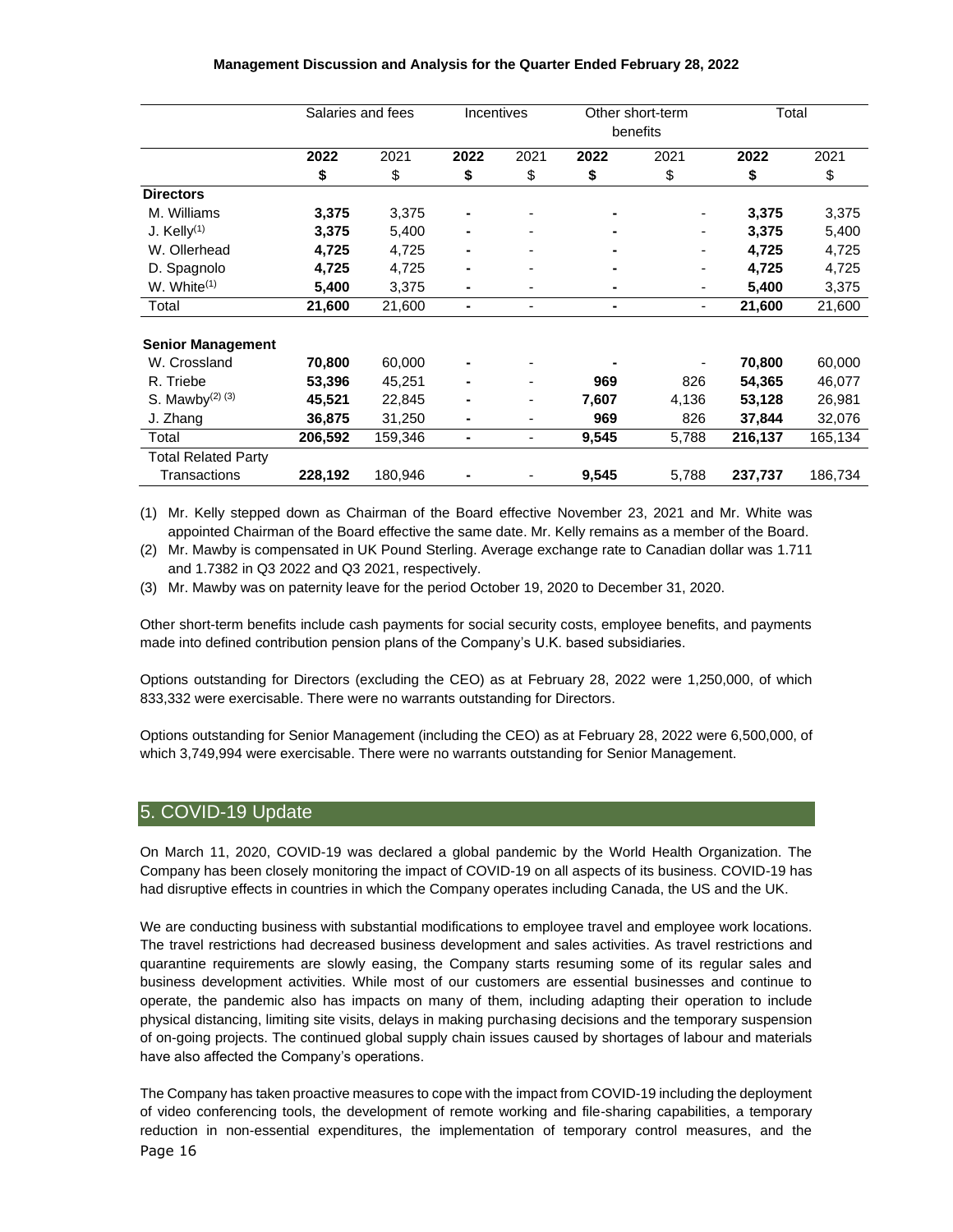application of government sponsored emergency loans and salary subsidy programs. Despite the COVID-19 slowdown, the Company has maintained its pre-pandemic staff levels and has maintained its full production and project development capabilities.

Currently, we are still unable to estimate the long-term impact of COVID-19 on our businesses, financial position, results of operations, and cash flows. Despite the ease of travel restrictions and lock-down orders, we still expect COVID-19 to have some impact on our sales and the results of operations in the next 6 to 12 months.

# 6. Business Outlook

Governments around the world are taking unprecedented action, including increasing regulations, to reduce carbon emissions. Energy efficiency can make the transition toward a clean energy economy faster and cheaper than other initiatives, and therefore is an important element in energy policies around the world. As such, the industrial sector has begun to feel the pressing need to adopt measures that can improve the energy efficiency of internal processes and operations, thus contributing to an increased demand for energy efficiency products, solutions and services globally.

Other than our order backlog, we do not provide specific financial performance guidance. However, we believe that we are well positioned to benefit from this increased demand, particularly in our key markets of North America, the United Kingdom, and the European Union. As mentioned in Section 2.2 earlier, Management uses order backlog as an indicator of the short-term future revenue of our Company resulting from already recognized orders. Order backlog represents any purchase orders that have been received by the Company but have not yet been reflected as revenue in the Company's published financial statements.

The Company's order backlog as at February 28, 2022 was approximately \$5.6 million. As at April 26, 2022, the Company had an order backlog of approximately \$6.5 million.

|                                                                                   | 2020       | 2021       | 2022       |
|-----------------------------------------------------------------------------------|------------|------------|------------|
|                                                                                   | \$ million | \$ million | ື່ million |
| Order backlog as at February 29/28/28<br>Order backlog as at April reporting date | 3.4        | 8.9        | 5.6<br>6.5 |

- On September 14, 2021, the Company announced that it had received its third heat recovery order from a multinational food products corporation. The order includes major equipment, engineering, and commissioning and is valued at over \$900,000. The heat recovery system is expected to deliver an annual carbon reduction of 1,426 tonnes and energy savings of \$300,000 per year. The project was about 69% complete at the quarter-end.
- On March 17, 2021, the Company announced that it had been commissioned to design and implement an extensive \$1,180,000 heat recovery project with a major US dairy group. By implementing the Company's ultra-efficient solution, this repeat customer expects to reduce this site's natural gas usage by 13% as well cut its annual CO2 emissions by over 730 tonnes. The project was about 51% complete at the quarter-end.
- On January 19, 2021, the Company announced that it had been commissioned by a Canadian hospital to supply heat recovery equipment to reduce fuel use and carbon emissions. The systems, valued at \$770,000, are expected to deliver an annual fuel saving of \$198,000 and reduce carbon emissions by 1,115 metric tonnes per year. The project was about 88% complete at the quarter-end.
- On October 27, 2020, the Company announced that it had been commissioned by a leading hospital group to supply two heat recovery systems to reduce fuel use and carbon emissions. The systems, valued at \$1,530,000, will be installed at two facilities. The systems are expected to deliver an annual fuel saving of \$410,600 and reduce carbon emissions by over 2,300 tonnes per year. The project was about 86% complete at the quarter-end.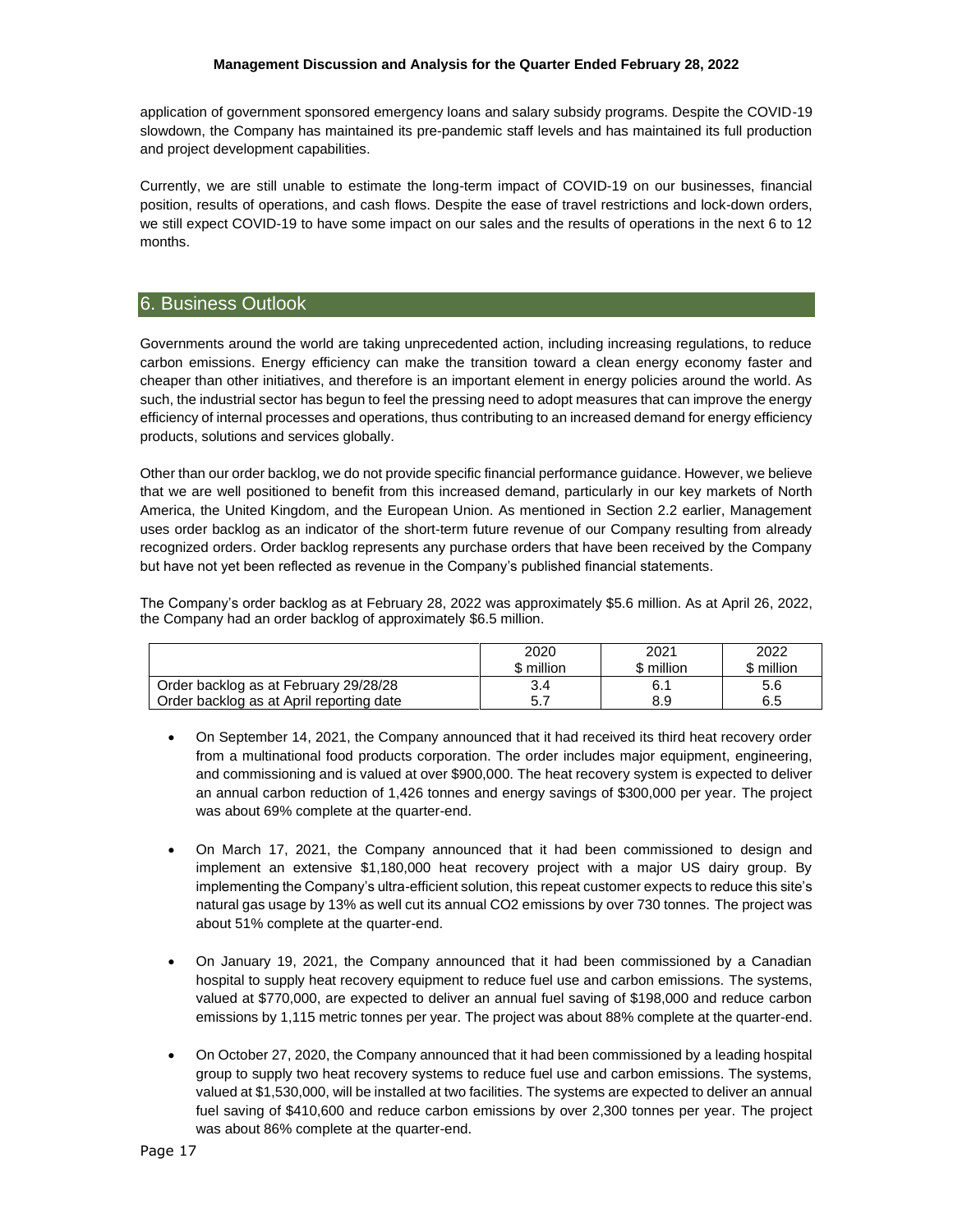# 7. Summary of Outstanding Shares and Dilutive Instruments

The Company has the following shares and dilutive instruments outstanding as at February 28, 2022:

#### Shares:

164,137,606 class A common shares.

Options:

|                                | Options outstanding                           |                                                      | Options exercisable                   |                                                  |                                       |  |
|--------------------------------|-----------------------------------------------|------------------------------------------------------|---------------------------------------|--------------------------------------------------|---------------------------------------|--|
| Range of exercise<br>prices    | Number<br>outstanding<br>February 28,<br>2022 | Weighted<br>average<br>remaining<br>contractual life | Weighted<br>average<br>exercise price | Number<br>exercisable at<br>February 28,<br>2022 | Weighted<br>average<br>exercise price |  |
| $0.08 - 0.10$<br>$0.11 - 0.14$ | 14,096,339<br>4.298.000                       | 2.62<br>4.75                                         | 0.08<br>0.14                          | 10,002,651<br>-                                  | 0.08                                  |  |
|                                | 18,394,339                                    | 3.11                                                 | 0.10                                  | 10,002,651                                       | 0.08                                  |  |

# 8. Critical Accounting Estimates and Changes in Accounting Standards

#### **Critical Accounting Estimates**

The preparation of financial statements requires management to make judgements, estimates and assumptions that affect the application of accounting policies and the reported amounts of assets and liabilities, income and expenses. The judgements, estimates and associated assumptions are based on historical experience and various other factors that are believed to be reasonable under the circumstances, the results of which form the basis of the valuation of assets and liabilities that are not readily apparent from other sources. The judgements, estimates and underlying assumptions are reviewed on an ongoing basis. Revisions to accounting estimates and assumptions are recognized in the year in which they are revised and in any future periods affected. Actual results may differ from these estimates, judgements and assumptions.

The COVID-19 outbreak began to impact the Company's operations in the latter half of March 2020. Management believes the extent of the COVID-19 pandemic's adverse impact on the Company's operating results and financial condition will be driven by many factors, most of which are beyond management's control and ability to forecast. Such factors include, but are not limited to, the scope and duration of past and potential future stay-at-home policies and business closures, travel restrictions, and the willingness of customers to allow outside contractors onsite. Because of these and other uncertainties, management cannot estimate the length or severity of the impact of the pandemic on the business. Decreases in cash flows and results of operations may have an impact on the inputs and assumptions used in significant accounting estimates, including management's assessment of future compliance with financial covenants and potential impairments of intangible and long-lived assets.

The following components of the financial statements depend most heavily on such management estimates, assumptions and judgment, and any changes in which may have a material impact on the Company's financial condition or results of operations. For more information about certain assumptions and risks that may affect these estimates, assumptions and judgments, please see the "Forward Looking Information" section of this MD&A.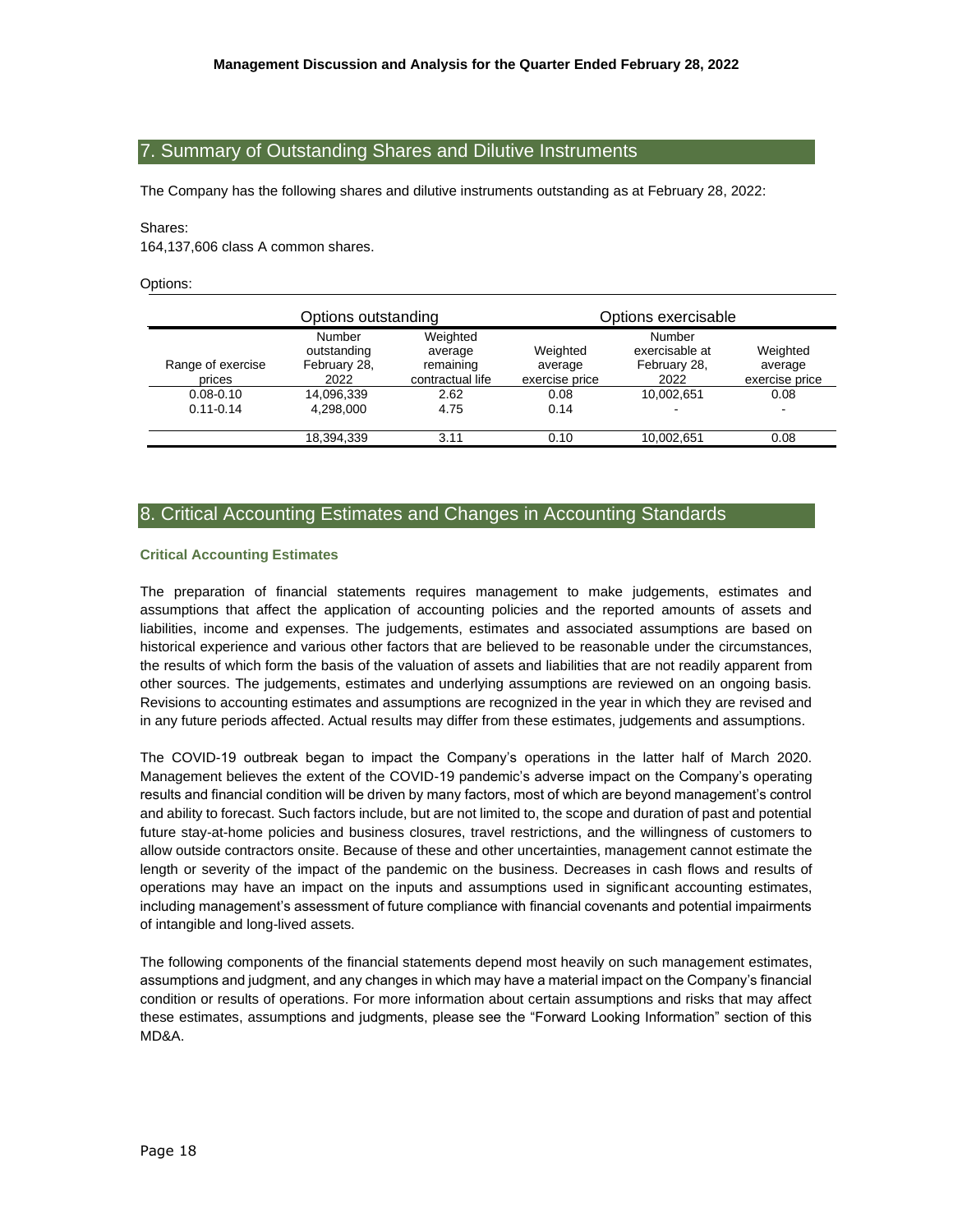# *Business combinations*

The identifiable assets acquired and liabilities assumed as part of a business combination are measured at the date of acquisition at their fair values. In estimating fair value, the Company uses market observable data to the extent it is available. In cases when Level 1 inputs are not available, the measurement of fair value involves the selection of an appropriate valuation model and consideration as to the inputs necessary for the valuation model chosen.

#### *Valuation intangible assets and asset impairment*

Intangible assets are tested annually for impairment, or earlier if circumstances indicate an impairment.

An impairment loss is recognized for the amount by which an asset's or cash-generating unit's carrying amount exceeds its recoverable amount. To determine the recoverable amount, management estimates expected future cash flows from each asset and determines a suitable discount rate in order to calculate the present value of those cash flows. In the process of measuring expected future cash flows, management makes assumptions about future expected cash flows, and determines an applicable royalty rate. These assumptions relate to future events and circumstances. The actual results may vary and may cause significant adjustments to the Company's assets within the next financial year.

In most cases, determining the applicable discount rate involves estimating the appropriate adjustment to market risk and the appropriate adjustment to asset-specific risk factors.

#### *Assumptions used in the Black-Scholes fair value calculations*

The estimation of share-based payment expense requires the selection of an appropriate valuation model and consideration as to the inputs necessary for the valuation model chosen. In calculating the share-based payment expense, key estimates such as the rate of forfeiture of options granted, the expected life of the option, the volatility of the Company's stock price, and the risk-free interest rate are used.

# *Expected credit loss*

The valuation of allowances for uncollectable trade receivables requires assumptions including estimated credit losses based on the Company's knowledge of the financial conditions of its customers, historical experience, and general economic conditions.

#### *Revenue recognition relating to contracts for heat recovery solutions*

The stage of completion of any heat recovery solutions contract is assessed by management by taking into consideration all information available at the reporting date. In this process, management exercises significant estimate about milestones, actual work performed, and the estimated costs to complete work.

#### *Deferred tax assets*

Deferred tax assets are recognized for unused tax losses, tax credits, and deductible temporary differences, to the extent that it is probable that future taxable income will be available against which they can be utilized. These estimates are reviewed at every reporting date. Significant management judgment is required to determine the amount of deferred tax assets that can be recognized, based upon the likely timing and the level of the reversal of existing differences, future taxable income, and future tax planning strategies.

# *Changes in Accounting Standards*

There has been no change in accounting standards since we issued our last consolidated annual financial statements for the year ended May 31, 2021.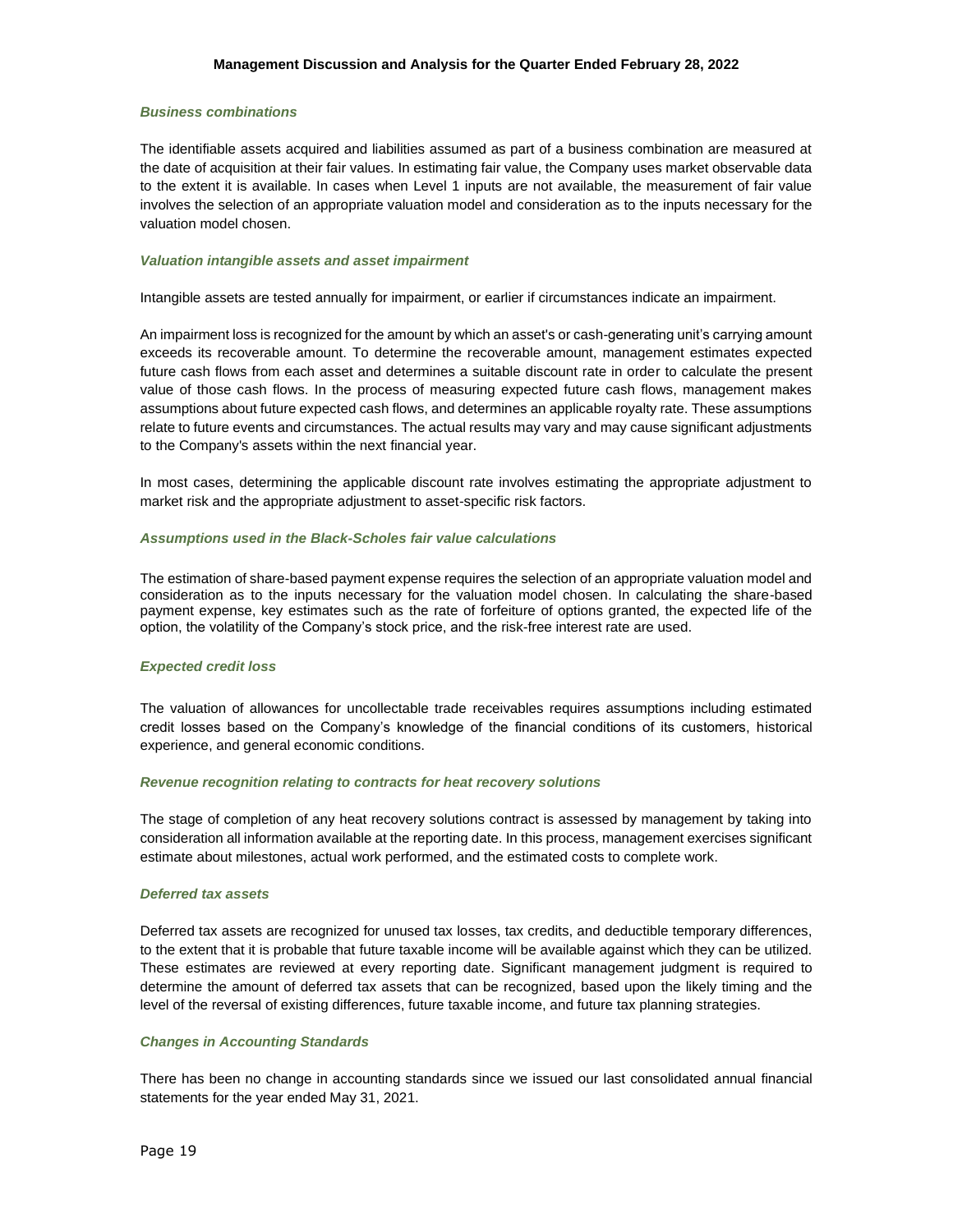# 9. Risk Factors and Risk Management

Management is confident about our long-term prospects, but does recognize that the company is exposed to a number of risks in the normal course of business that could negatively impact the financial condition of the Company.

Operational risks of the company include the ability to continue to secure and implement sales contracts for its GEMTM and FLU-ACE**®** technology solutions.

Financial risks and uncertainties of the Company include:

- The impact of major global pandemics;
- The Company's history of operating losses and uncertainty of future profitability;
- The ability to grow sales through the establishment of new cooperative partnerships and strategic alliances;
- The ability to grow sales through the licensing of the corporation's technologies;
- The ability to secure and maintain the required outside working capital financing;
- The ability to achieve profitable operations through increased sales;
- Reliance on third party collaborations and license arrangements;
- Reliance on proprietary technology;
- Competition in the energy conservation and environmental compliance solutions;
- Product liability claims and insurance;
- Reliance on key personnel;
- The past litigation with a former President & CEO;
- The ability to control costs and achieve a positive gross margin on projects;
- The effect of a continuing prolonged recession in Canada, U.S. and Europe to the financial markets in securing project financing and in particular to industrial and commercial customers in committing capital to projects;
- The impact of the departure from the European Union by the U.K.;
- The impact of wars and conflicts; and
- The impact of inflation.

# *Management's addressing of the risks:*

FY 2016 and FY 2017 saw a return to profitability and an increase in cash balances of \$427,805 and \$1,806,992, respectively. This was followed in FY 2018 by another profitable year which saw cash balances increase by \$336,334. In FY 2019, sales increased by 21.1% due to the increased revenue in heat recovery systems and the acquisition of Boilerroom Equipment Inc. In FY 2020, despite of the COVID-19 pandemic, the Company maintained the same sales level as FY 2019 with higher gross margins and recorded operating income before impairment of \$1,275,708. In FY 2021, the Company's revenue decreased due to the delays in heat recovery project delivery caused by COVID-19. However, the Company implemented cost control measures to decrease the operating expenses and the Company applied for wage subsidies from the U.K., the U.S. and Canadian government. The Company also applied and received \$1,000,000 COVID-19 loan from a Canadian financial institution to support the Company's global operations during the unprecedented time. With all these efforts, the Company was able to finish FY 2021 under COVID-19 with a net income of \$222,965.

The Company actively protects its proprietary technology through registered trademarks and confidentiality agreements.

The Company maintains adequate forms of general liability insurance including product liability and errors and omission coverage.

Management still believes that competition against its core technologies is limited at this time and believes that the marketplace is sufficiently large enough to mitigate the risk of stronger competition in the future.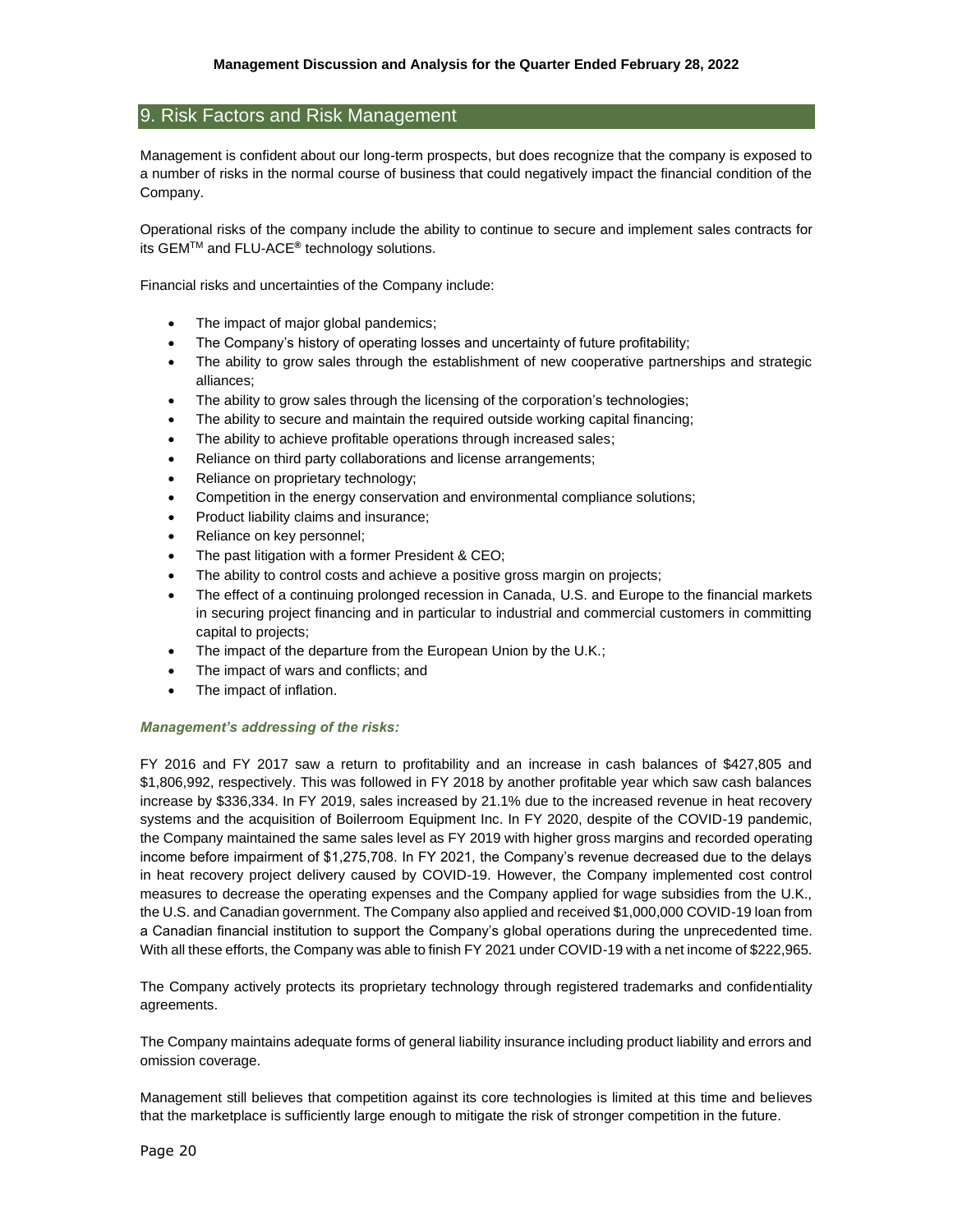On June 23, 2016, a referendum was held in the U.K., resulting in the decision to leave the European Union ("EU"). The withdrawal of the UK from the EU is also called "Brexit". On December 24, 2020, a post-Brexit trade deal was reached between the EU and the UK. At this moment, the most prominent post-Brexit concern for our business is related to potential shipping delays on product sales to EU countries. The Company has implemented new processes to adapt to the changes, including changing shipping terms to cover additional costs arising post-Brexit (i.e. taxes, custom clearing fees, etc.) to avoid shipping delays, and registering sales taxes in EU countries to be in compliance with local sales tax rules.

The Russia-Ukraine conflict has brought tragic losses of life and destruction across Ukraine. The crisis is also causing political and economic disruptions across the world, with businesses navigating conflict-related risks to their people, assets, operations, and supply chains in the region and globally. Thermal Energy has been monitoring the situation closely and assessing the potential effect of sanctions on our business. We will continue our dialogue with our trading partner and seek legal advice to ensure we are in compliance with the sanction requirements while deliver work in this region.

Inflation rates have been rising during the global pandemic, and the current wave of inflation is driven by a range of factors including rising raw material prices, logistics and transportation bottlenecks and shortages of intermediate goods and labour. The surge in inflation has resulted in higher costs of sales for the Company's product lines. The Company is coping with the inflation impact by implementing new measures, including implementing price increases where warranted, making bulk purchases to increase its purchasing power and to lock in on purchase prices for raw materials, securing supplies by increasing inventory level to avoid ordering sporadically, and negotiating with customers to cover additional costs caused by inflation on longterm projects.

Management continues to focus on strengthening relationships with key customers, as well as securing new relationships with multi-site organizations, which is anticipated to provide repeat business into the foreseeable future. Management continually monitors costs and cash flow to ensure that the Company has sufficient funds for operations while providing for future growth.

# 10. Forward-Looking Information

This MD&A contains certain "forward-looking statements." All statements, other than statements of historical fact, that address activities, events or developments that the Company believes, expects or anticipates will or may occur in the future (including, without limitation, statements regarding financial and business prospects and financial outlook) are forward looking statements. These forward-looking statements reflect the current expectations or beliefs of Management, based on information currently available to the Company. Forwardlooking statements are subject to a number of risks, uncertainties and assumptions that may cause the actual results of the Company to differ materially from those discussed in the forward-looking statements and, even if such actual results are realized or substantially realized, there can be no assurance that they will have the expected consequences to, or effects on the Company. Factors that could cause actual results or events to differ materially from current expectations include, among other things, changes in general economic and market conditions, changes to regulations affecting the Company's activities, and uncertainties relating to the availability and costs of financing needed in the future. Any forward-looking statement speaks only as at the date on which it is made and, except as may be required by applicable securities laws, the Company disclaims any intent or obligation to update any forward-looking statement, whether as a result of new information, future events or results or otherwise. Although Management believes that the assumptions inherent in the forwardlooking statements are reasonable, forward-looking statements are not guarantees of future performance and, accordingly, undue reliance should not be put on such statements due to the inherent uncertainty therein.